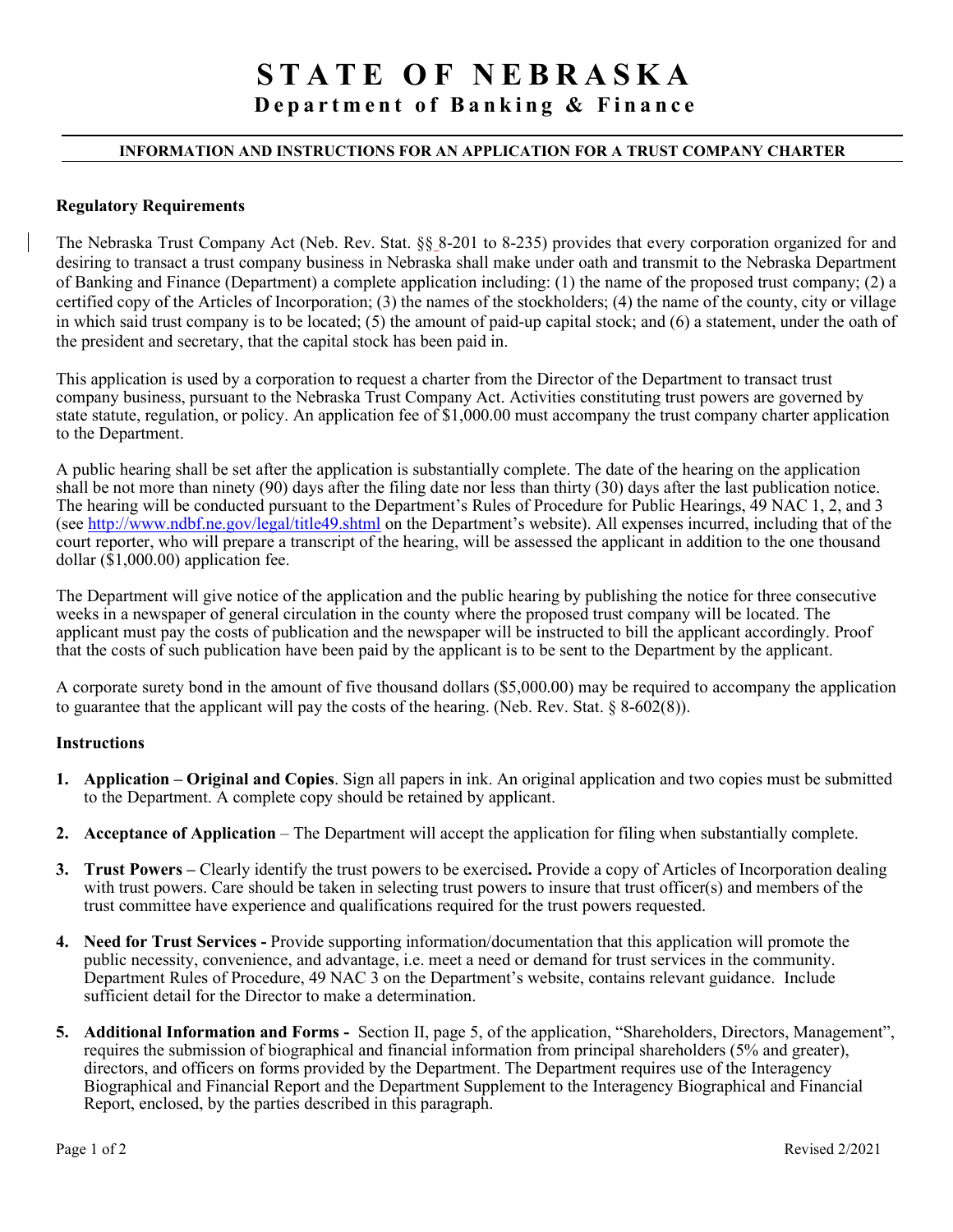# **STATE OF NEBRASKA**

# **Department of Banking & Finance**

#### **INFORMATION AND INSTRUCTIONS FOR AN APPLICATION FOR A TRUST COMPANY CHARTER**

The applicant is responsible for presenting and documenting information sufficient to process the application. All questions must be answered with complete and accurate information that is subject to verification. If the answer is "none," "not applicable," or "unknown," so state. Answers of "unknown" and similar answers need to be explained.

Schedules or inserts may be attached to this application whenever the space provided is insufficient. Such attached schedules or inserts are considered a part of this application and are to be on 8.5" x 11" paper. The informational questions in the application are not intended to limit the applicant's presentation. The applicant may provide any additional information deemed appropriate to provide a complete understanding of the proposal. The Department may request additional necessary information.

**Note**: If "Full Trust Powers" is checked, all powers listed in the Schedule of Limited Trust Powers may be exercised if the application is approved. If "Limited Trust Powers" is checked, only the powers checked in the Schedule of Limited Trust Powers may be exercised if the application is approved.

Attached is the Resolution of the Board of Directors of Applicant Trust Company, which should be adopted at a duly called meeting. The resolution authorizes the appropriate officers to submit an application to the Department for consent to exercise trust powers, adopts the Statement of Principles of Trust Management, and documents the commitment to certain other expectations in the operations of a trust company. This Resolution is to be adopted, completed, and submitted with the application.

If any information initially furnished in the application changes materially during the processing of the application, such changes should be communicated promptly to the Department. It is the duty of applicant to advise the Department of any changes in the proposed management (Directors and Officers) or in the proposed shareholders prior to the opening of the trust company, and to receive the Department's prior approval of such proposed changes.

Requests for clarification as to what information is necessary to complete this application should be directed to the Department's Financial Institutions Division.

#### **Confidentiality**

Under Nebraska law, an application for a trust charter requires a public hearing. Any interested party who has filed a formal protest/objection may appear at the public hearing, make a statement, present evidence, examine exhibits, and examine witnesses in compliance with Department rules for hearing procedures. This application will be an exhibit introduced at the hearing and will be subject to examination in its entirety by all interested parties. Any person may review the application and appear at the hearing to make a statement on the record.

The Department considers an individual's financial statement filed as part of the application, as confidential information and not subject to public examination. The home address, social security number, and date of birth of an individual(s) who submit a Biographical Report and the Department's Supplement to the Interagency Biographical Report will be redacted in the event there is a request from the public for information about the application. A redacted copy of the exhibit will be an exhibit at the hearing. A non-redacted exhibit will presented as an in-camera exhibit at the hearing. The Financial Report and statement of borrowings are considered confidential by the Department and are offered for its use only and are not considered part of this application for public distribution. However, the information discussed/provided in this paragraph may be released pursuant to a court order or subpoena.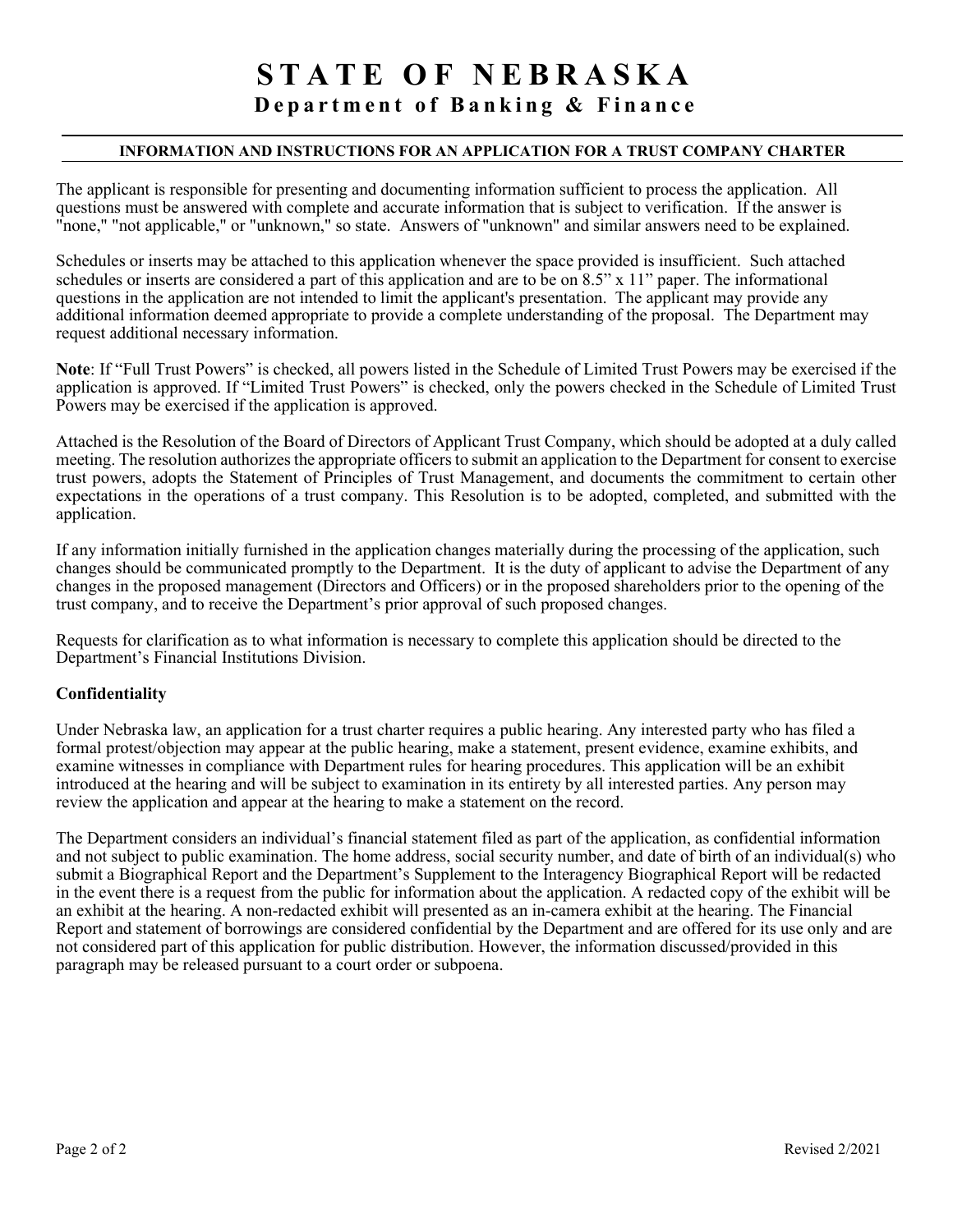#### **INFORMATION AND INSTRUCTIONS FOR AN APPLICATION FOR A TRUST COMPANY CHARTER**

The following is intended to assist you in meeting the Department's requirements prior to the issuance of trust powers/trust charter. This list is provided for your convenience and may not be all inclusive.

| <b>Legal Citation</b> | <b>Requirements of Statute/Rule - Description</b>                                                                                                                                                                                                                                                                                                                | Cost(s) |
|-----------------------|------------------------------------------------------------------------------------------------------------------------------------------------------------------------------------------------------------------------------------------------------------------------------------------------------------------------------------------------------------------|---------|
| 8-201                 | The Director of the Department is responsible for issuing charters for the operation of a<br>trust business by a trust company.                                                                                                                                                                                                                                  |         |
| 8-201                 | Requires an application to the Department for authority to exercise trust powers.<br>An application is an original, signed in ink, and two copies.                                                                                                                                                                                                               |         |
| 8-205                 | Requires a minimum paid-in capital stock of \$500,000.00.                                                                                                                                                                                                                                                                                                        |         |
| 8-205.01              | Requires a fidelity bond approved by the Department.                                                                                                                                                                                                                                                                                                             |         |
| $8-602(1)$            | Requires collection of a \$100.00 fee for filing and examining articles of incorporation<br>and bylaws.                                                                                                                                                                                                                                                          | \$100   |
| $8-602(8)$            | Requires an application fee of \$1,000.00.                                                                                                                                                                                                                                                                                                                       | \$1,000 |
| $8-602(8)$            | The Department may require a surety bond to insure collection of application fees.                                                                                                                                                                                                                                                                               |         |
| $8-602(8)$            | Court reporter expense (transcript of hearing) is required. Amount varies.                                                                                                                                                                                                                                                                                       |         |
| 49 NAC 3<br>49 NAC 2  | Requires publication of a notice for 3 weeks in a newspaper of general circulation in the<br>county where trust charter will be located. The Department will arrange for publication<br>of the notice which will include the date of the hearing. Applicant will be billed by the<br>newspaper. Applicant must submit proof of payment of the publication costs. |         |
| 49 NAC 3              | Requires the scheduling of a hearing. Hearing date is scheduled not more than ninety<br>(90) days after the application is accepted for filing and not less than thirty (30) days<br>after the last publication of notice, i.e., 51 <sup>st</sup> day.                                                                                                           |         |
| 49 NAC 1,2,3          | Hearing is held on the application. Hearing process is governed by the Department's<br>Rules on Hearing Procedures (Title 49 of NAC).                                                                                                                                                                                                                            |         |
|                       | <b>POST APPROVAL PROCEDURES</b>                                                                                                                                                                                                                                                                                                                                  |         |
| $8-602(3)$            | Requires collection of trust charter fee of \$1.50 per each \$1,000.00 of authorized capital.<br>Example: \$1,600,000.00 capital $\sin(0.000) = 1,600.00 \times 1.50 = 2,400.00$ .                                                                                                                                                                               |         |
| 8-209 & 8-210         | Requires the pledge of securities to the Department based on the market value of the trust<br>assets held by the Trust Company.                                                                                                                                                                                                                                  |         |
| $8-602(10)$           | Requires collection of a safekeeping fee for the securities that are required to be pledged<br>with the Department under Sections 8-209 and 8-210. The fee is \$1.50 per each<br>\$1,000.00 of the par value of the securities pledged.                                                                                                                          |         |
| 8-202                 | Requires submission of certified copy of Articles of Incorporation as filed with the<br>Nebraska Secretary of State.                                                                                                                                                                                                                                             |         |
| 8-218                 | Department is authorized to examine the Trust Company as often as it deems necessary.                                                                                                                                                                                                                                                                            |         |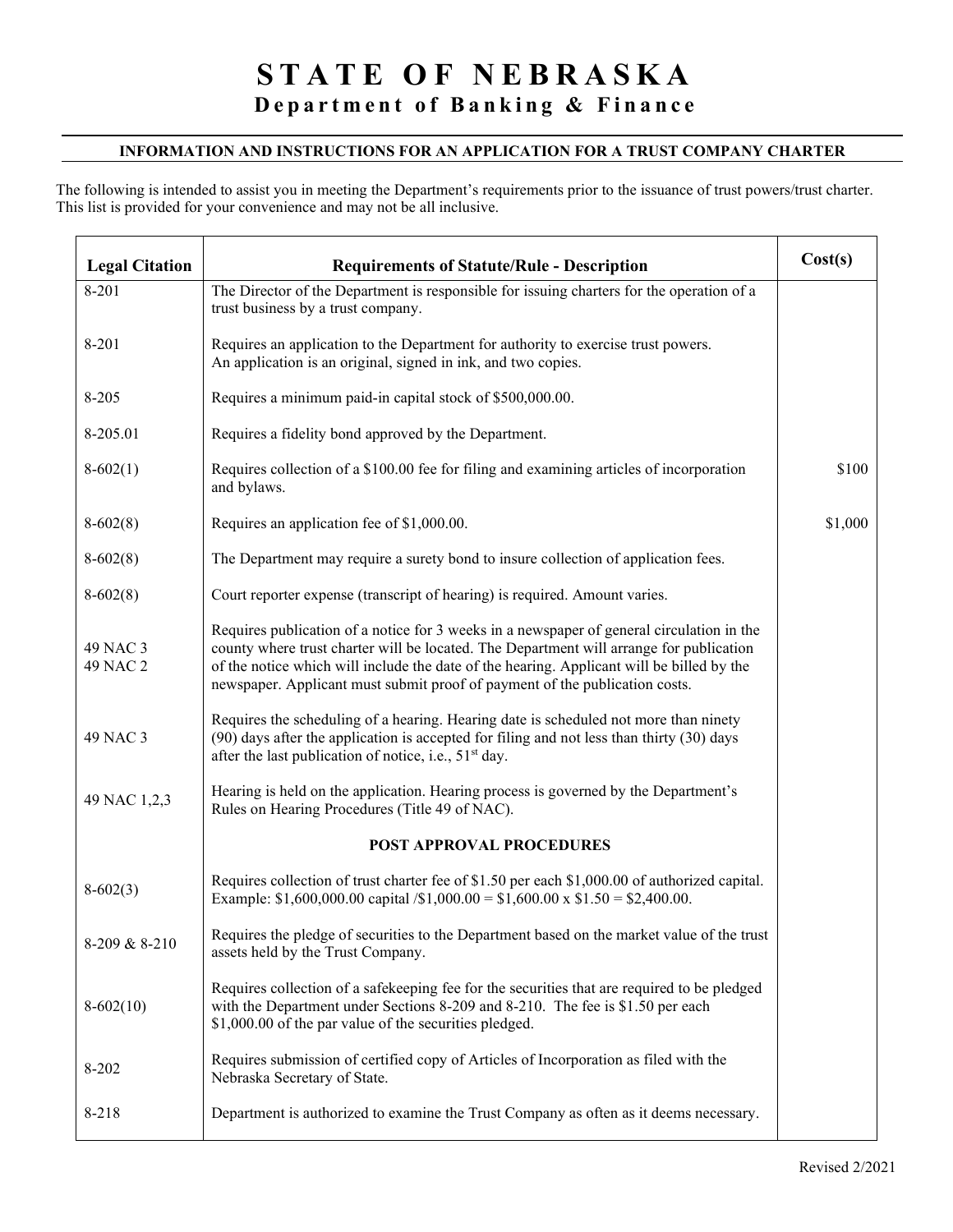# **STATE OF NEBRASKA Department of Banking & Finance**

#### **RESOLUTION OF BOARD OF DIRECTORS OF APPLICANT TRUST COMPANY**

The Board of Directors of the Applicant Trust Company (Company) at a meeting duly called and held on adopted the following Resolution:

"WHEREAS, it is the sense of this meeting that an application should be made on behalf of this Company and its directors to the Nebraska Department of Banking and Finance (Department) for authority to exercise trust powers in accordance with the provisions of State law.

NOW, THEREFORE, IT IS RESOLVED, That the President of this Company is hereby authorized and directed to make application on behalf of the Company to the Department and its Director to exercise trust powers and to submit in connection therewith information on the several factors enumerated in State statutes and the Department's Rules for the purpose of inducing the Department and its Director to grant written consent to exercise trust powers as indicated in this Resolution;

FURTHER RESOLVED, That the Statement of Principles of Trust Management is hereby adopted and that the exercise of any fiduciary powers granted will be in conformance with such principles, except where they may conflict with any State law or regulation;

IT IS FURTHER RESOLVED, That the Company shall:

Provide such capital as the Director of the Department and/or the statutes require for the establishment of a Trust Company.

Provide in the operation of the Trust Company that the assets of each trust account shall be separated from the assets of every other trust account.

Maintain a separate set of books and records for the Trust Company in sufficient detail to show, without question, each Trust Company activity.

Submit with the Application a certified copy of the articles of incorporation and by-laws of the Trust Company.

The above Resolution has not been rescinded or modified and has been duly entered into the minutes book of the Applicant Trust Company. Application is made hereby.

| Name and Location of Applicant Trust Company |      |
|----------------------------------------------|------|
| Signature of President                       | Date |
| Attest (Vice President or Secretary)         | Date |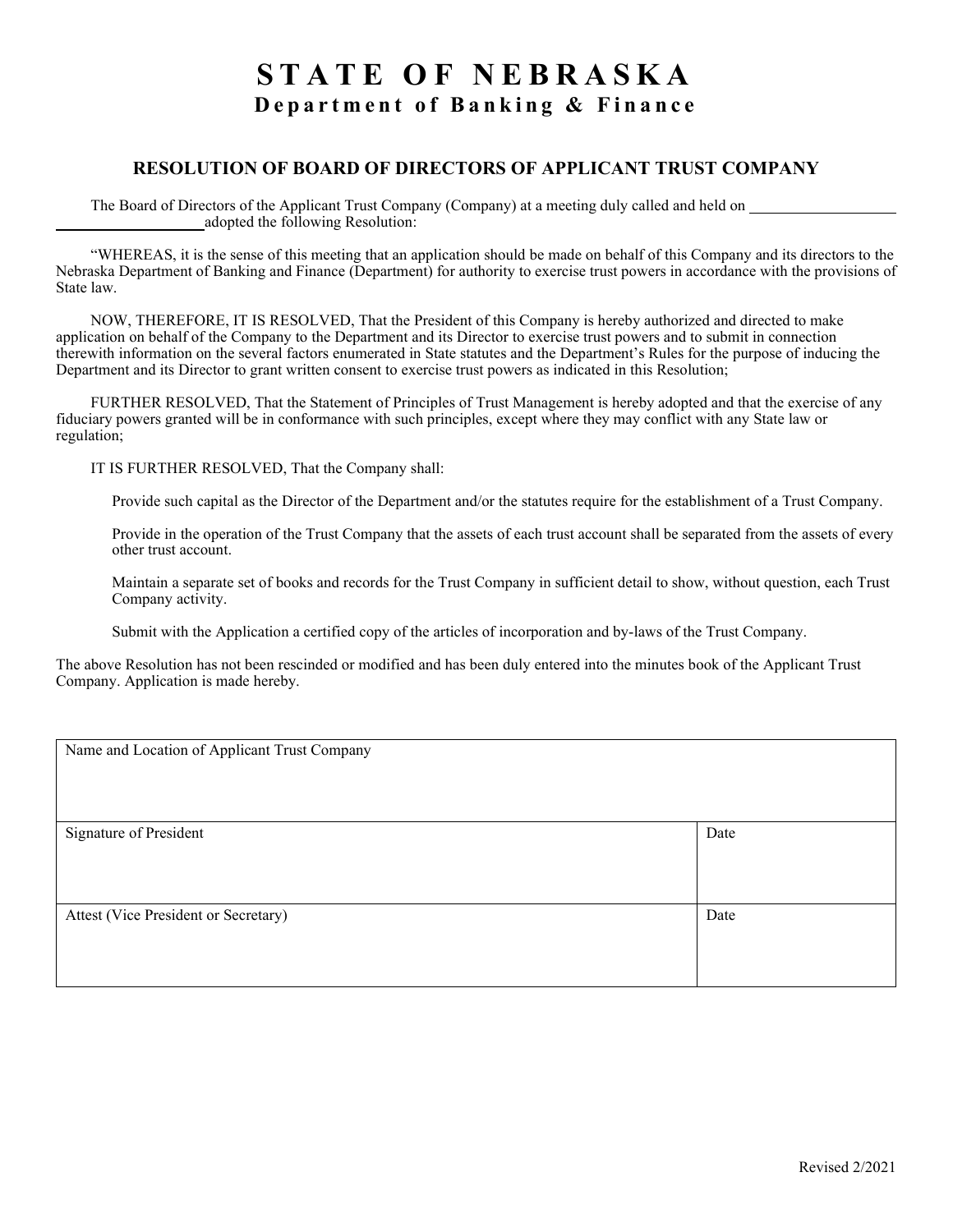# **STATE OF NEBRASKA Department of Banking & Finance DATE**

# **Name of proposed Trust Company Complete address Street and number City County County County Zip Code**

#### **Contact person regarding this application**

| Name                  |              | <b>Title</b> |                 |
|-----------------------|--------------|--------------|-----------------|
| <b>Street Address</b> |              |              |                 |
| <b>City</b>           | <b>State</b> |              | <b>Zip Code</b> |
| Telephone             | Email        |              |                 |

Neb. Rev. Stat. § 8-201 provides for the establishment of a trust company subject to the approval of the Nebraska Department of Banking & Finance (Department) Director. The Director will consider whether the public necessity, convenience, and advantage will be promoted by permitting the establishment of the trust company.

NOTE: The Department requires that at the time of submitting this application all zoning or other requirements pertinent to the address and property description herein supplied (whether temporary or permanent) are such that no delay will be experienced should the Department approve the application.

Provide a copy of the Articles of Incorporation for the applicant (or an amendment thereto) showing as a business purpose, the offering of trust and fiduciary services as contemplated by this application. Provide the applicant's bylaws.

In support of this application, the following statements, representations, and information are submitted to the Director of the Department for the purpose of receiving approval of this application.

For Department use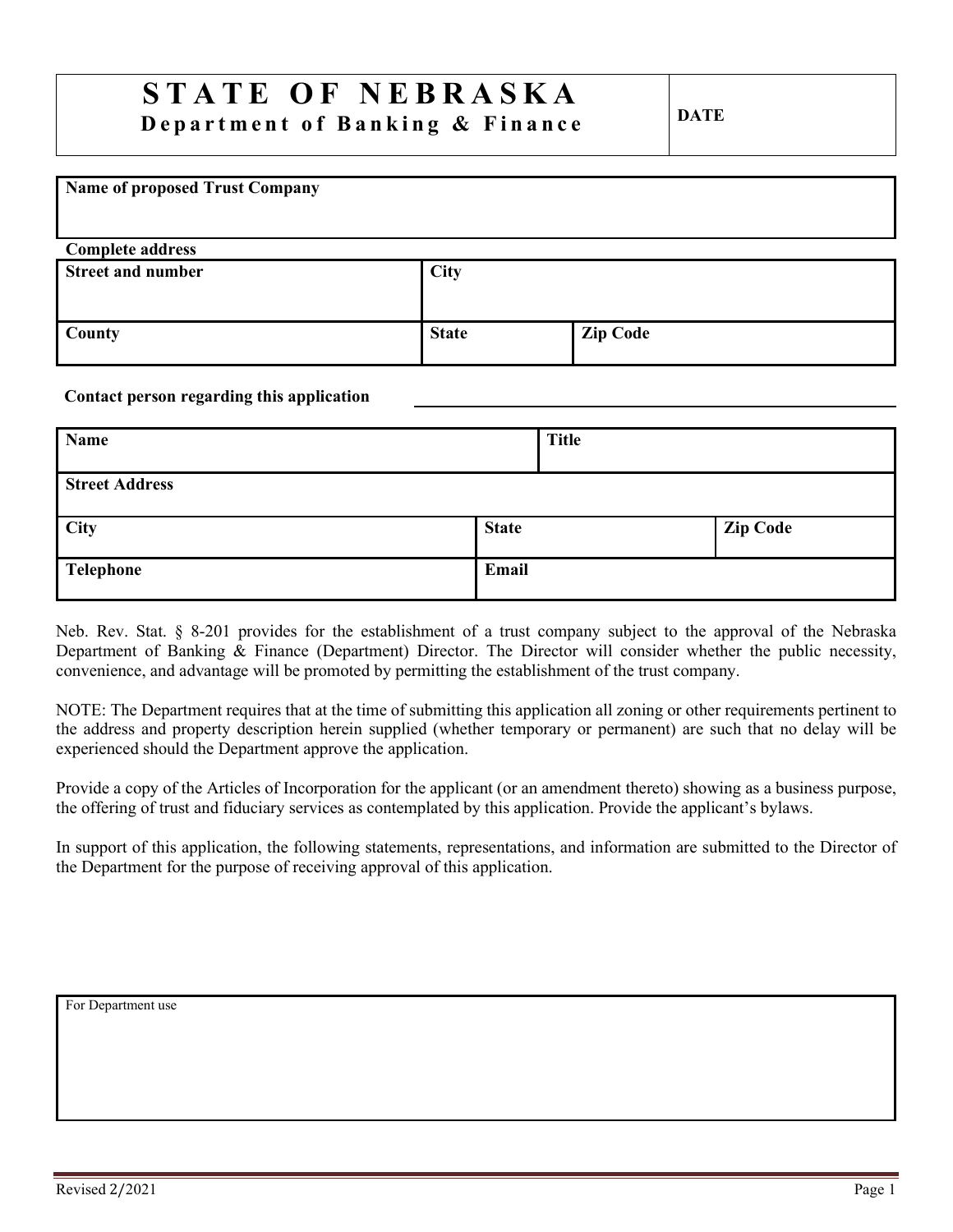| <b>Type of Trust Powers to Be Exercised by Applicant</b>                                                                                                                  |                                                |  |
|---------------------------------------------------------------------------------------------------------------------------------------------------------------------------|------------------------------------------------|--|
| <b>Full Trust Powers</b><br>or                                                                                                                                            | Limited Trust Powers (Complete Schedule Below) |  |
| Schedule of Limited Trust Powers Being Applied For (Check all that apply)                                                                                                 |                                                |  |
| <b>Personal Trust Powers</b>                                                                                                                                              |                                                |  |
| Guardian<br><b>Executor and Administrator</b><br>Investment Advisor Agent<br>Trustee<br>Committee or Conservator<br><b>Investment Management Agent</b><br>Other (Specify) | Agent<br>Custodian<br>Personal Representative  |  |
| <b>Employee Benefit Trust Powers</b>                                                                                                                                      |                                                |  |
| <b>Investment Advisor Agent</b><br>Trustee<br>Custodian<br><b>Investment Management Agent</b><br>Other (Specify)                                                          | Agent                                          |  |
| <b>Corporate Trust Powers</b>                                                                                                                                             |                                                |  |
| Trustee<br>Paying Agent<br><b>Transfer Agent</b><br>Custodian<br>Other (Specify)                                                                                          | Agent                                          |  |
|                                                                                                                                                                           |                                                |  |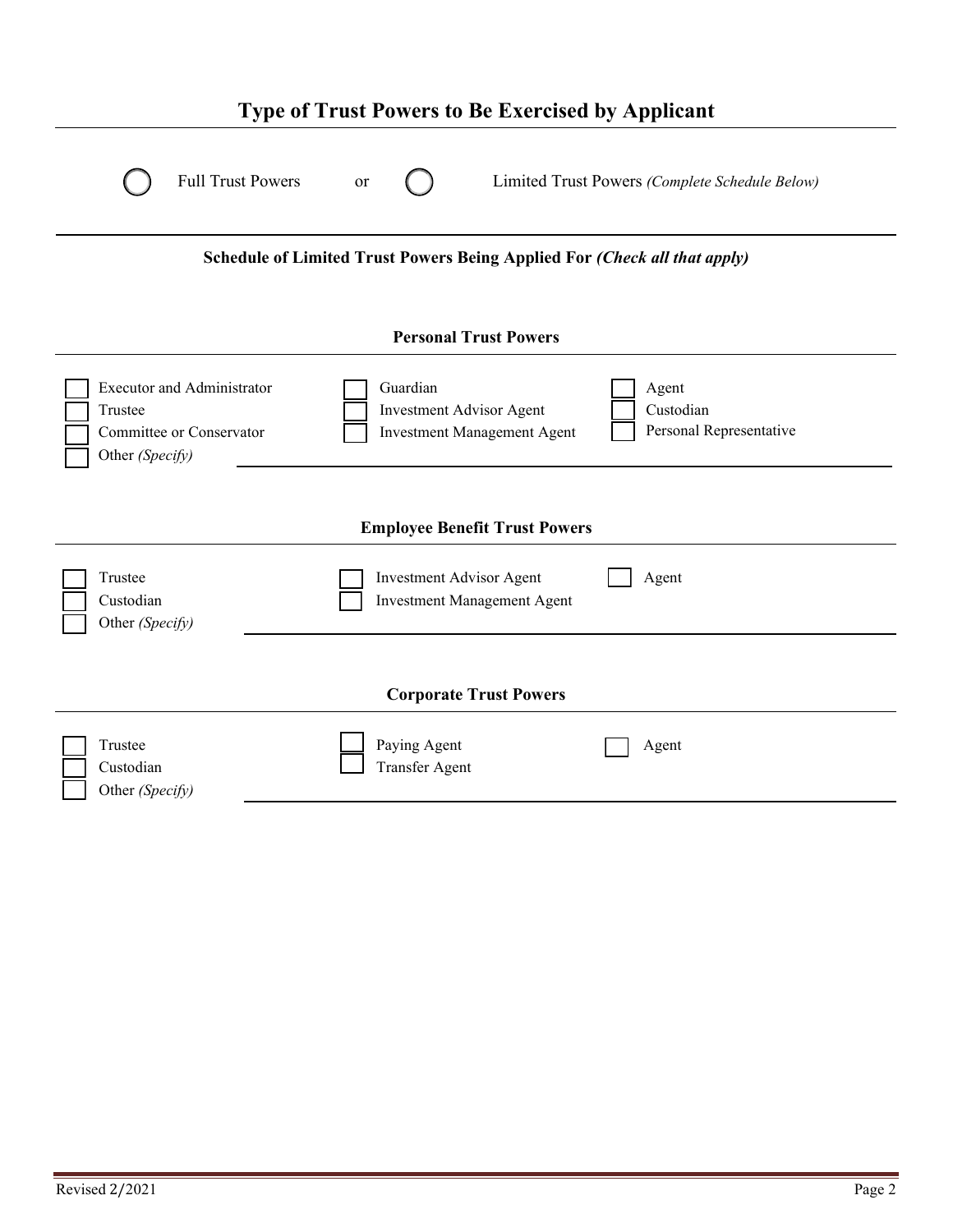## **Section I**

**WE, THE UNDERSIGNED, STOCKHOLDERS OF THIS CORPORATION, JOINTLY, AND SEVERALLY MAKE APPLICATION AND HEREBY CERTIFY,** that the statements contained herein are true to our best knowledge and belief, and that they are made for the purpose of inducing the Director of the Department of Banking and Finance to approve this application and grant a charter to this trust corporation to transact the business of a trust company in accordance with the laws of the State of Nebraska.

| Signature | <b>Typed Name and Place of Residence</b> | Number of<br><b>Shares Owned</b> | <b>Total Purchase</b><br>Price |
|-----------|------------------------------------------|----------------------------------|--------------------------------|
|           |                                          |                                  |                                |
|           |                                          |                                  |                                |
|           |                                          |                                  |                                |
|           |                                          |                                  |                                |
|           |                                          |                                  |                                |
|           |                                          |                                  |                                |
|           |                                          |                                  |                                |
|           |                                          |                                  |                                |
|           |                                          |                                  |                                |
|           |                                          |                                  |                                |
|           |                                          |                                  |                                |
|           |                                          |                                  |                                |
|           |                                          |                                  |                                |
|           |                                          |                                  |                                |

#### **COPY THIS PAGE AS NEEDED**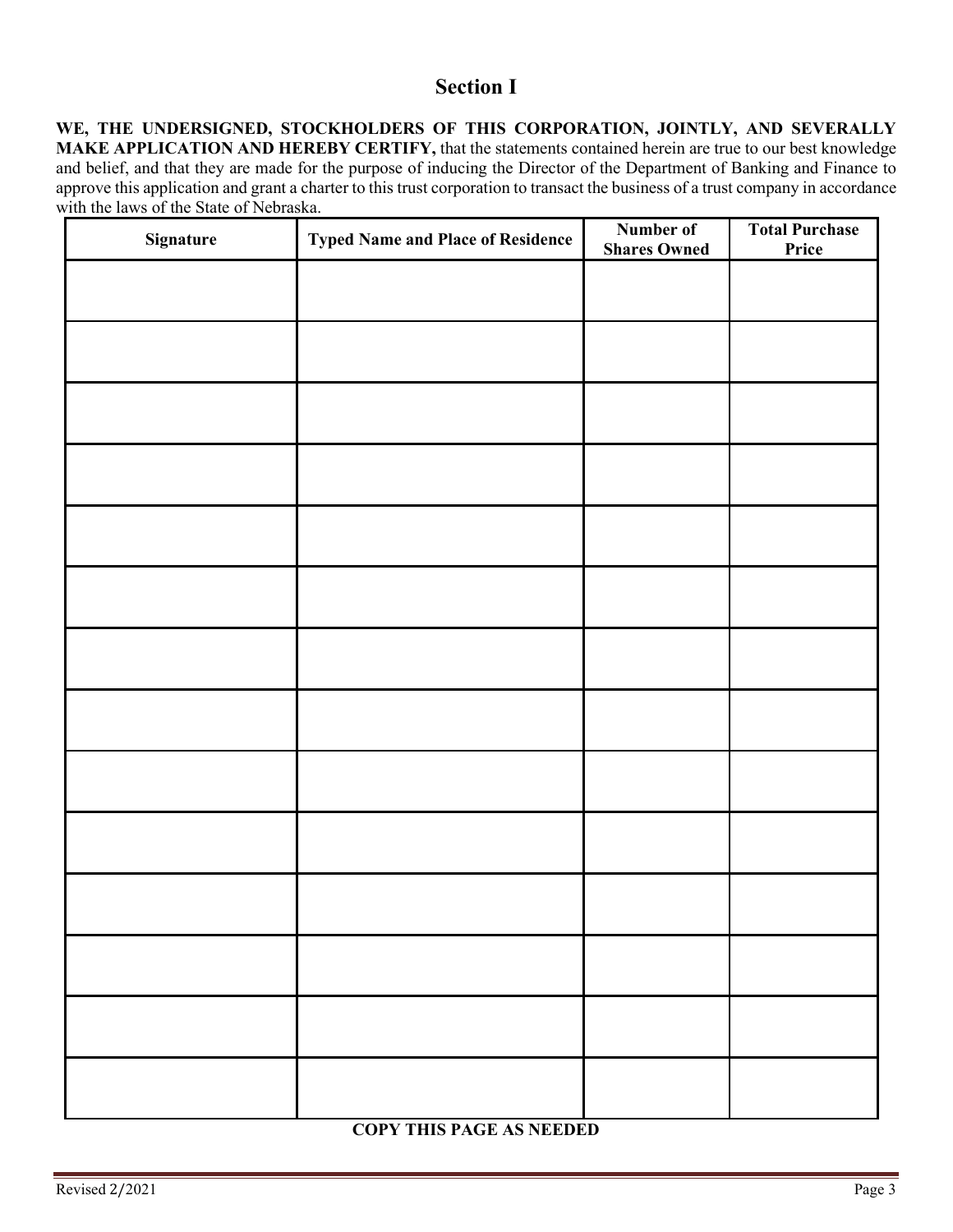#### **Representations**

**1.** Are the incorporators acting as representative of or on behalf of any other person, partnership, association, or corporation?

 $Yes$   $\bigcap$  No

If Yes, explain in Comments below.

**2.** Are the incorporators, directly or indirectly, party to any written or oral agreement or understanding providing for the sale of the assets of the proposed trust company to, or merging or consolidating the proposed Trust Company with, any other financial institution?

 $Yes( ) No$ 

If Yes, explain in Comments Section below.

**3.** The applicant will give prompt written notification to the Department if changes in the directorate, active management, or in the ownership of stock are proposed prior to the opening of the Trust Company and the prior written approval of the Department must be obtained.

**Comments**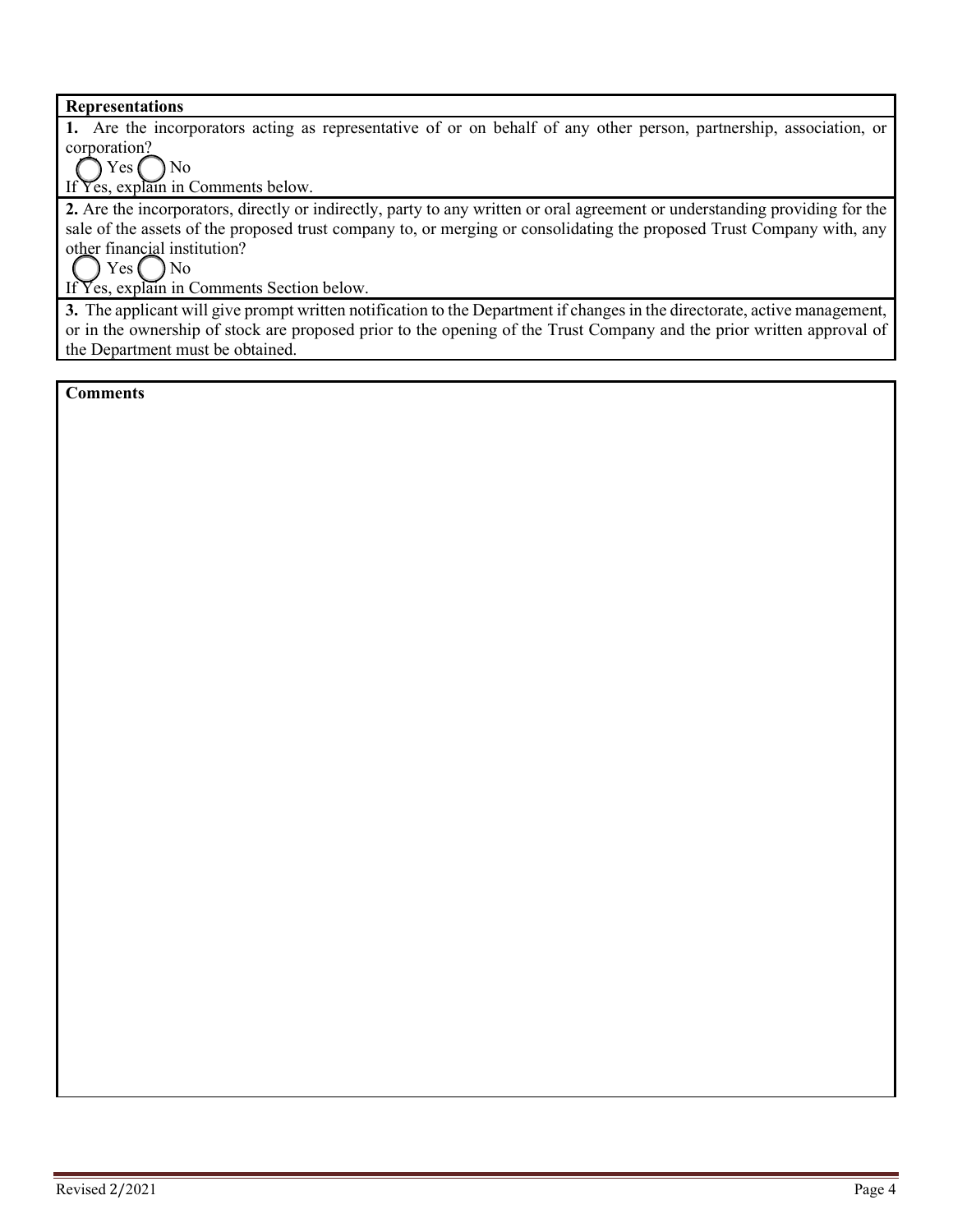## **Section II Directors, Officers, and Shareholders,**

#### **Directors, Officers, and Shareholders**

List alphabetically by last name, all Directors, Non-Director Officers, and any others owning or subscribing to 5% or more of the proposed capital. Indicate the status of each individual listed by checking the appropriate box(s) at left: D – Director; O – Officer; and S – Shareholder.

Submit with this application biographical and financial information on all directors, officers, and principal shareholders (5% ownership and greater) using the Interagency Biographical and Financial Report and the Department Supplement to the Interagency Biographical and Financial Report. In addition, include a statement from each stockholder as to whether or not it will be necessary to borrow funds for the purchase of applicant's stock. If it is the intention of the stockholder to borrow funds to purchase stock, indicate the amount to be borrowed, the lender and the terms of the repayment.

The home address, social security number, and date of birth of an individual(s) who submit a Biographical Report and the Department's Supplement to the Interagency Biographical Report will be redacted for the hearing on the Trust Company application and in the event there is a request from the public for information about the application. The Financial Report and statement of borrowings are considered confidential by the Department and are offered for its use only and will not be available for public distribution. However, that information may be released pursuant to a court order or subpoena.

| <b>Status</b><br>(CHECK)    | <b>Name and Address</b><br>(INCLUDE ZIP CODE) | Occupation | <b>Title</b> |
|-----------------------------|-----------------------------------------------|------------|--------------|
| $\overline{D}$              |                                               |            |              |
| ${\cal O}$                  |                                               |            |              |
| $\overline{S}$              |                                               |            |              |
| $\overline{D}$              |                                               |            |              |
| $\mathbf{O}$                |                                               |            |              |
| $\overline{\mathbf{S}}$     |                                               |            |              |
| ${\bf D}$                   |                                               |            |              |
| ${\cal O}$                  |                                               |            |              |
| $\overline{S}$              |                                               |            |              |
| ${\bf D}$                   |                                               |            |              |
| ${\cal O}$                  |                                               |            |              |
| ${\bf S}$                   |                                               |            |              |
| ${\bf D}$                   |                                               |            |              |
| $\overline{O}$              |                                               |            |              |
| $\overline{S}$              |                                               |            |              |
| ${\bf D}$                   |                                               |            |              |
| $\overline{O}$              |                                               |            |              |
| $\overline{S}$              |                                               |            |              |
| ${\bf D}$                   |                                               |            |              |
| $\mathbf O$                 |                                               |            |              |
| ${\bf S}$                   |                                               |            |              |
| ${\bf D}$                   |                                               |            |              |
| $\mathbf{O}$<br>${\bf S}$   |                                               |            |              |
|                             |                                               |            |              |
| ${\bf D}$<br>$\overline{O}$ |                                               |            |              |
| ${\bf S}$                   |                                               |            |              |
| ${\bf D}$                   |                                               |            |              |
| $\mathcal O$                |                                               |            |              |
| $\overline{S}$              |                                               |            |              |

#### **COPY THIS PAGE AS NEEDED.**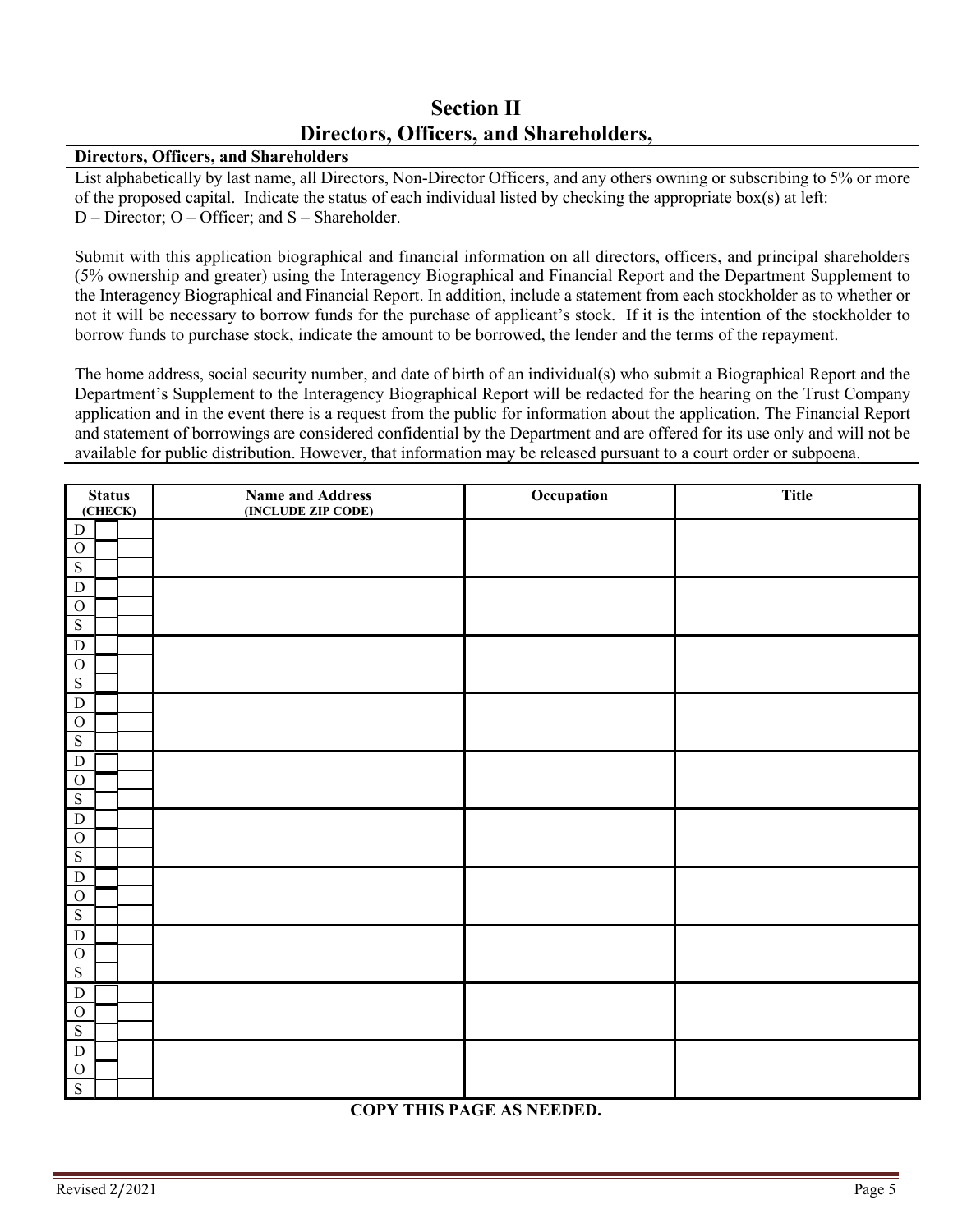| Changes contemplated in the proposed directorate or active management during the first year. |
|----------------------------------------------------------------------------------------------|
|                                                                                              |
|                                                                                              |
|                                                                                              |
|                                                                                              |
|                                                                                              |
|                                                                                              |
|                                                                                              |

| Have any of the proposed directors, officers or employees of the proposed Trust Company ever been convicted of any criminal offense involving dishonesty or a breach of trust? $\bigcirc$ Yes $\bigcirc$ No |  |
|-------------------------------------------------------------------------------------------------------------------------------------------------------------------------------------------------------------|--|

**If yes, provide complete details.** 

**Provide the name, age, title, salary, and elaborate fully on the duties, experience, and qualifications of Trust Company Officer(s) and Trust Company Legal Counsel.**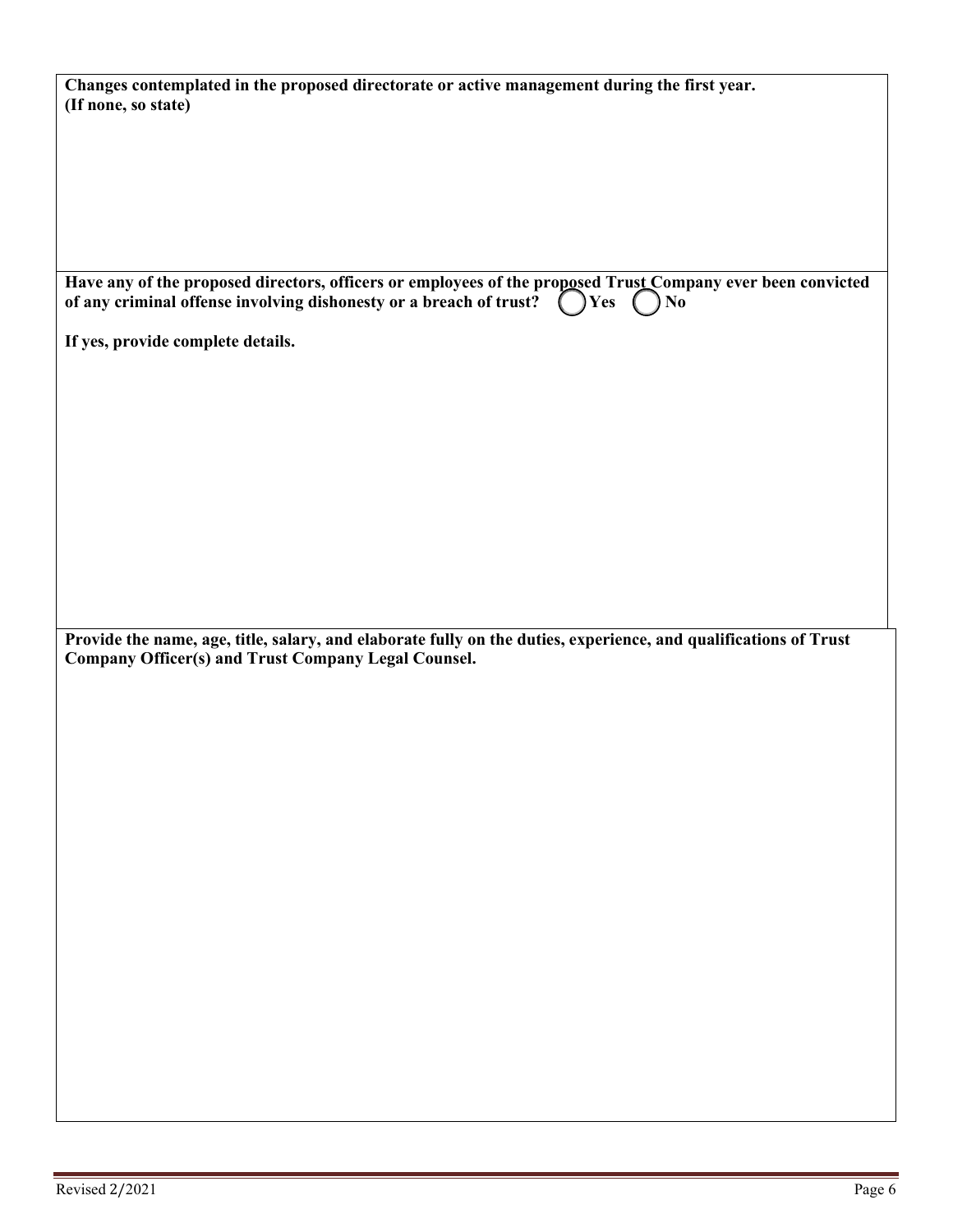## **Committees**

| 1. A Trust Committee must be designated. Will the Trust Committee act separately from the Board of Directors?                  |
|--------------------------------------------------------------------------------------------------------------------------------|
| $\bigcirc$ Yes $\bigcirc$ No If yes, provide the names of the members and duties.                                              |
| (If a separate Trust Committee is named, the Statement of Principles of Trust Management requires a minimum of three directors |
| on the committee.                                                                                                              |

### **Trust Committee**

| <b>Name of Member</b> | Title, Duties, Responsibilities, Principal Occupation, Qualifications in<br>Fiduciary, Investment, Employee Benefit and Tax Areas, and Outside<br>Commitments. |
|-----------------------|----------------------------------------------------------------------------------------------------------------------------------------------------------------|
|                       |                                                                                                                                                                |
|                       |                                                                                                                                                                |
|                       |                                                                                                                                                                |
|                       |                                                                                                                                                                |
|                       |                                                                                                                                                                |
|                       |                                                                                                                                                                |
|                       |                                                                                                                                                                |
|                       |                                                                                                                                                                |
|                       |                                                                                                                                                                |
|                       |                                                                                                                                                                |
|                       |                                                                                                                                                                |
|                       |                                                                                                                                                                |
|                       |                                                                                                                                                                |
|                       |                                                                                                                                                                |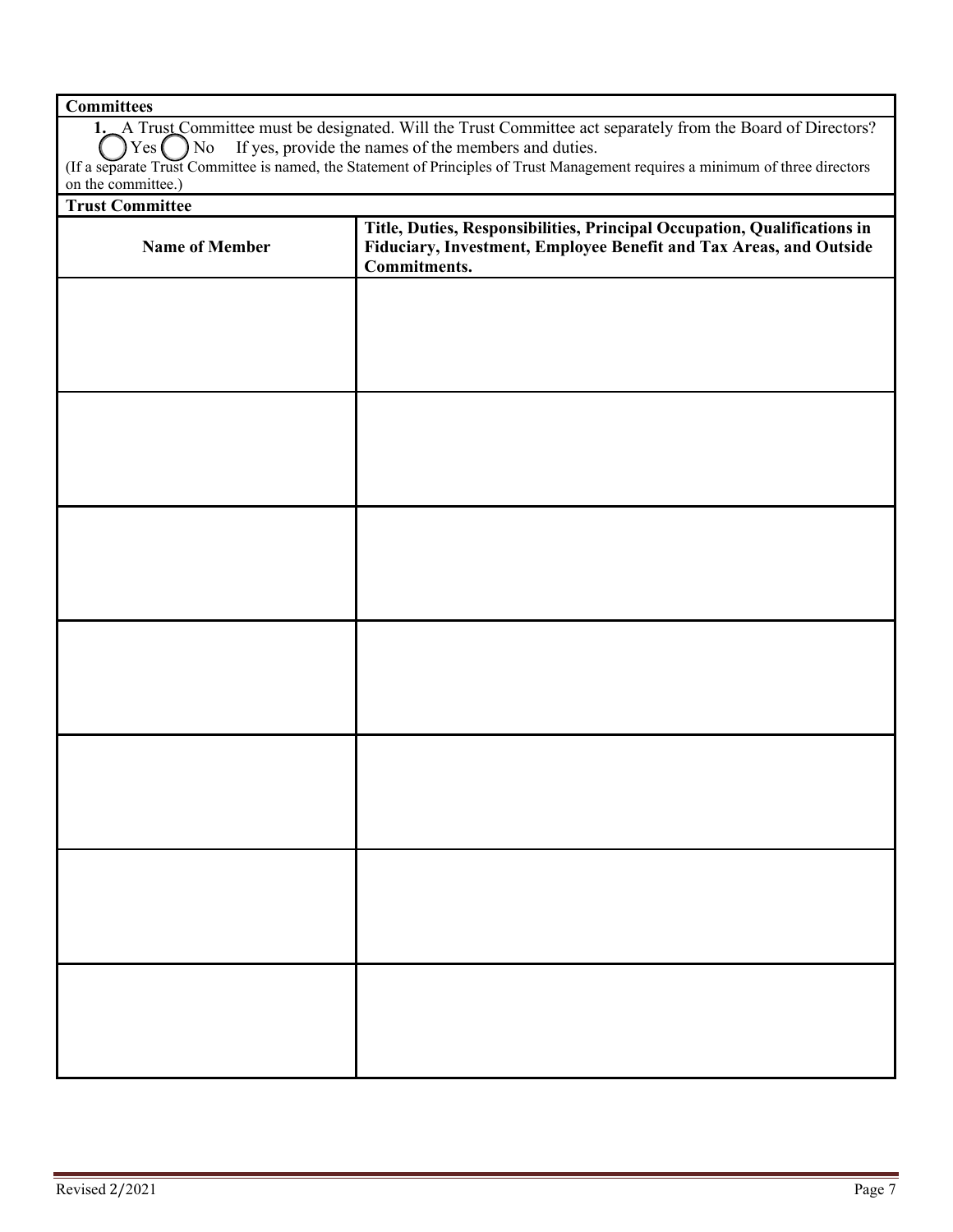|         | 2. Are any other formal committees anticipated? $\bigcirc$ Yes $\bigcirc$ No If Yes, provide committee names, members, and |
|---------|----------------------------------------------------------------------------------------------------------------------------|
| duties. |                                                                                                                            |

| <b>Proposed Committee Name</b> |                         |  |
|--------------------------------|-------------------------|--|
| <b>Name of Members</b>         | <b>Title and Duties</b> |  |
|                                |                         |  |
|                                |                         |  |
|                                |                         |  |
|                                |                         |  |
|                                |                         |  |
|                                |                         |  |
|                                |                         |  |
|                                |                         |  |
|                                |                         |  |
|                                |                         |  |
|                                |                         |  |
|                                |                         |  |
|                                |                         |  |
|                                |                         |  |
|                                |                         |  |
|                                |                         |  |
|                                |                         |  |
|                                |                         |  |
|                                |                         |  |
|                                |                         |  |
|                                |                         |  |

| <b>Proposed Committee Name</b> |                         |  |  |  |
|--------------------------------|-------------------------|--|--|--|
| <b>Name of Members</b>         | <b>Title and Duties</b> |  |  |  |
|                                |                         |  |  |  |
|                                |                         |  |  |  |
|                                |                         |  |  |  |
|                                |                         |  |  |  |
|                                |                         |  |  |  |
|                                |                         |  |  |  |
|                                |                         |  |  |  |
|                                |                         |  |  |  |
|                                |                         |  |  |  |
|                                |                         |  |  |  |
|                                |                         |  |  |  |
|                                |                         |  |  |  |
|                                |                         |  |  |  |
|                                |                         |  |  |  |
|                                |                         |  |  |  |
|                                |                         |  |  |  |
|                                |                         |  |  |  |
|                                |                         |  |  |  |
|                                |                         |  |  |  |
|                                |                         |  |  |  |

### **COPY THIS PAGE AS NEEDED**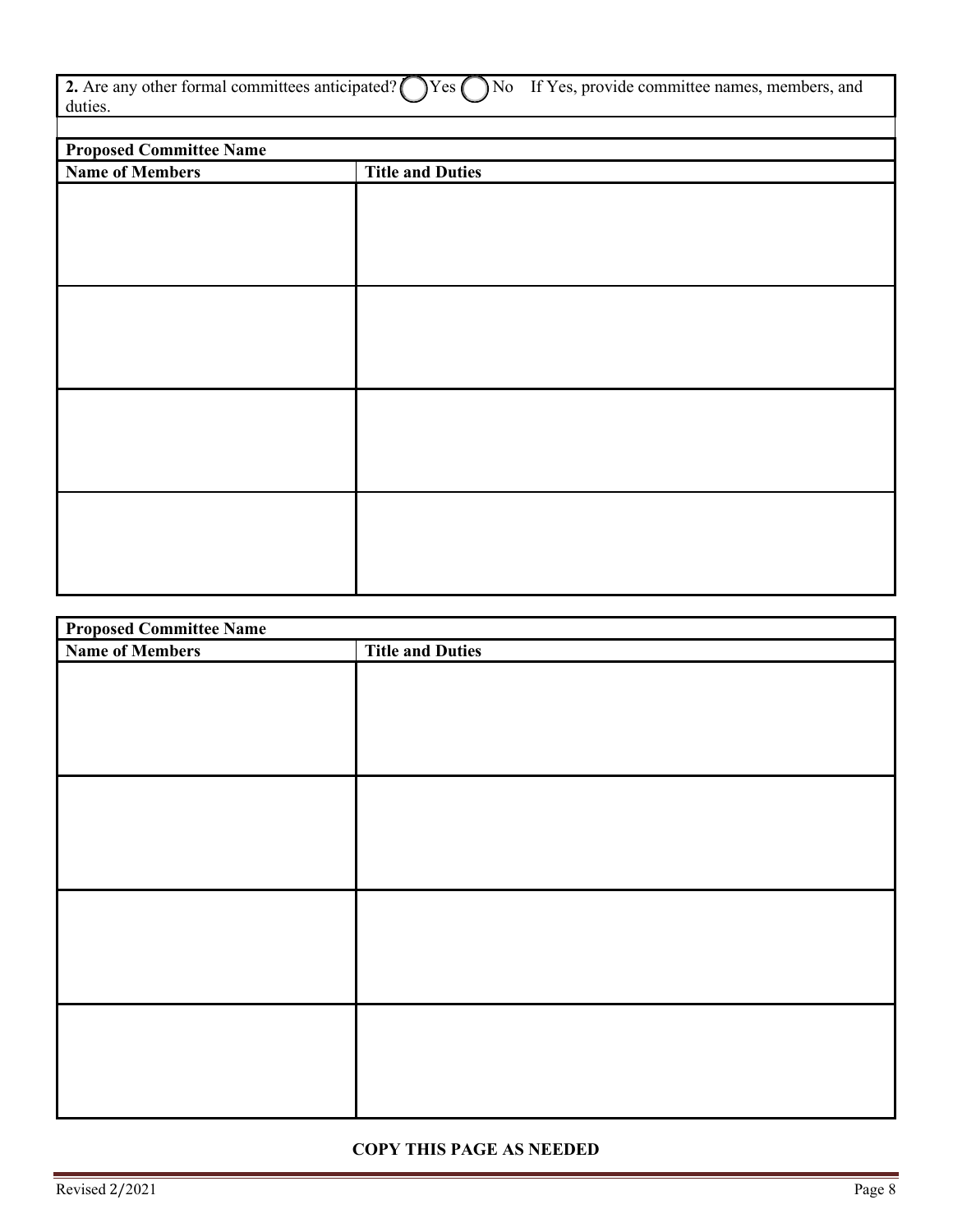## **Section III Adequacy of Capital Structure**

#### **Minimum capital requirements of State law relative to organization of a Trust Company.**

Section 8-205 of the Nebraska Trust Company Act states that "No corporation, except a bank authorized by the Director of Banking and Finance to operate a trust department, shall be authorized to transact business as a trust company under the Nebraska Trust Company Act on or after August 1, 2000, unless it has capital stock of at least five hundred thousand dollars (\$500,000.00) all of which shall be fully paid up in cash before the corporation is authorized to commence business."

#### **Proposed paid-in capital structure**

| <b>Description</b>                |                           |            | <b>Amount</b> |  |
|-----------------------------------|---------------------------|------------|---------------|--|
| <b>Preferred Stock (</b>          | no. of shares $@$ \$      | par value) |               |  |
| <b>Common Stock (</b>             | no. of shares $\omega$ \$ | par value) |               |  |
| <b>Surplus</b>                    |                           |            |               |  |
| <b>Undivided Profits</b>          |                           |            |               |  |
| <b>Other Capital Segregations</b> |                           |            |               |  |
| <b>Total</b>                      |                           |            |               |  |
| Sale price per share              |                           |            |               |  |

**List amounts and recipients of any fees or commissions in connection with the sale of stock.**

The applicant states that at least twenty percent (20%) of the amounts comprising the total capital account (as set forth above) has been paid into the corporation by its shareholders.

**NOTE**: Attach a copy of the stock subscription form that will be or has been used in connection with the issuance of capital stock. A complete list of stock subscribers must be submitted before the application can be processed.

**IMPORTANT**: If the proposed Trust Company stock is to be offered to the public, it is recommended that an offering circular be prepared pursuant to the Securities Act of Nebraska (see Neb. Rev. Stat. §§ 8-1101 to 8-1123) disclosing all material facts relating to the sale. If an offering circular has been developed in connection with this proposal, attach a copy to the application. If proponents have no plans to develop an offering circular, explain the basis for the decision.

**IMPORTANT**: Upon organization, the proposed Trust Company will not refinance, directly or indirectly, any loan, advance, or credit extension originally made by any existing financial institution, or others, to any subscriber/shareholder for the purpose of obtaining funds to purchase stock in the proposed Trust Company.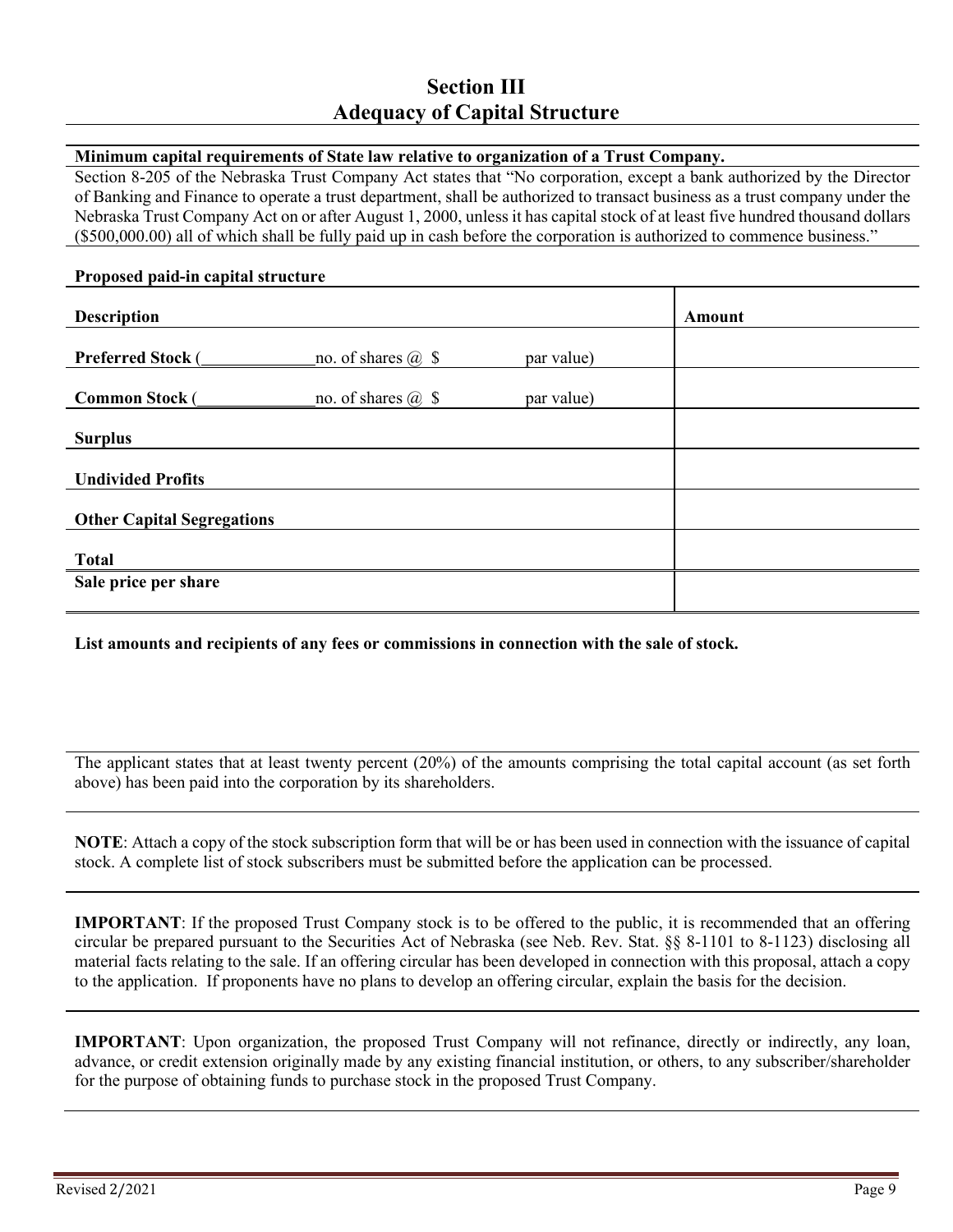# **Section IV Pro-Forma Financial Condition and Performance**

| <b>Corporate Statement of Condition</b> |               | <b>Date of Statement:</b>              |               |  |
|-----------------------------------------|---------------|----------------------------------------|---------------|--|
| <b>Assets:</b>                          |               | <b>Liabilities and Capital:</b>        |               |  |
| <b>Description</b>                      | <b>Amount</b> | <b>Description</b>                     | <b>Amount</b> |  |
| <b>Current Assets:</b>                  |               | <b>Current Liabilities:</b>            |               |  |
| Cash & Due from Banks                   |               |                                        |               |  |
| Accounts Receivable:                    |               | Accounts Payable:                      |               |  |
| Trade                                   |               | Trade                                  |               |  |
| Parent Company/Affiliates               |               | Parent Company/Affiliates              |               |  |
|                                         |               |                                        |               |  |
| <b>Total Accounts Receivable</b>        |               | <b>Total Accounts Payable</b>          |               |  |
| <b>Interest Receivable</b>              |               | <b>Accrued Expenses</b>                |               |  |
| Dividends Receivable                    |               | Income Taxes Payable                   |               |  |
| Prepaid Expenses                        |               | Preferred Dividends Payable            |               |  |
| Other Current Assets:                   |               | Common Dividends Payable               |               |  |
|                                         |               |                                        |               |  |
| <b>Total Current Assets</b>             |               | Other Current Liabilities:             |               |  |
|                                         |               |                                        |               |  |
| Investments:                            |               |                                        |               |  |
| Time Certificates of Deposit            |               | <b>Total Other Current Liabilities</b> |               |  |
| Securities - Held to Maturity           |               |                                        |               |  |
| Securities - Available for Sale         |               | <b>Total Current Liabilities</b>       |               |  |
| Preferred Stock                         |               |                                        |               |  |
|                                         |               | Intermediate Liabilities:              |               |  |
|                                         |               | <b>Deferred Taxes</b>                  |               |  |
| <b>Total Investments</b>                |               |                                        |               |  |
|                                         |               | <b>Total Intermediate Liabilities</b>  |               |  |
| Premises and Fixed Assets:              |               |                                        |               |  |
| Real Estate                             |               | Long Term Liabilities:                 |               |  |
| Building                                |               |                                        |               |  |
| Leasehold Improvements                  |               |                                        |               |  |
| Furniture & Equipment                   |               | <b>Total Long Term Liabilities</b>     |               |  |
|                                         |               |                                        |               |  |
|                                         |               | <b>Total Liabilities</b>               |               |  |
| Other Assets:                           |               |                                        |               |  |
| <b>Organizational Costs</b>             |               | Stockholders' Equity:                  |               |  |
| Cash Surrender Value Life Ins.          |               | <b>Preferred Stock</b>                 |               |  |
| <b>Advance Premium Deposit</b>          |               | Common Stock                           |               |  |
|                                         |               | Surplus                                |               |  |
|                                         |               | <b>Retained Earnings</b>               |               |  |
| <b>Total Other Assets</b>               |               | <b>Current Year's Earnings</b>         |               |  |
|                                         |               | <b>Total Equity</b>                    |               |  |
|                                         |               |                                        |               |  |
| <b>Total Corporate Assets</b>           |               | <b>Total Liabilities and Equity</b>    |               |  |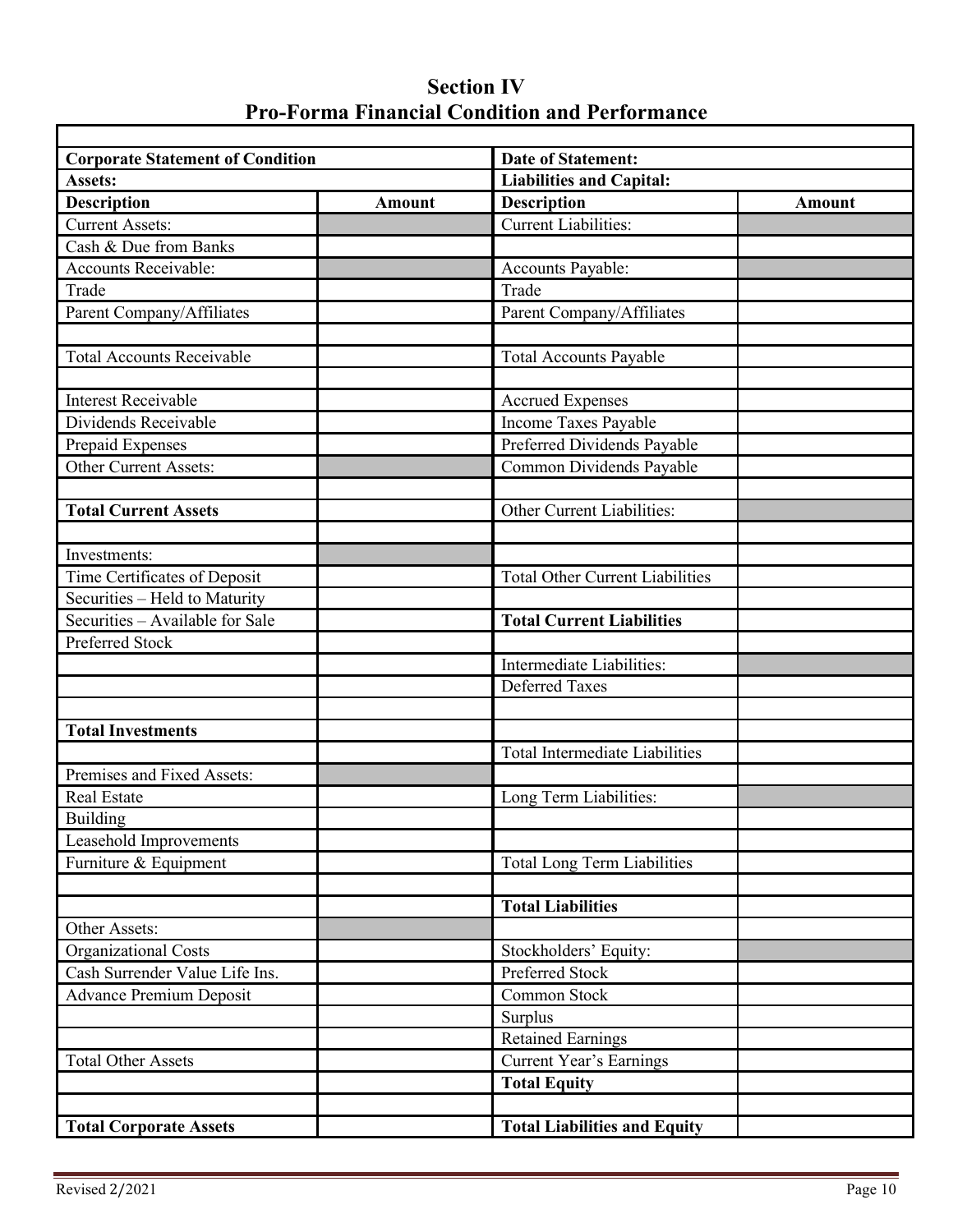| Estimated Trust Activity by Types of Trust Assets and Types of Accounts to be Offered |                                                           |                      |          |  |
|---------------------------------------------------------------------------------------|-----------------------------------------------------------|----------------------|----------|--|
| <b>Distribution of Discretionary Trust Assets</b>                                     | <b>Estimated Dollar Volume By Type of Asset At End of</b> |                      |          |  |
| (Stocks, bonds, mutual funds, real estate, etc.)                                      | 1 <sup>st</sup> Year                                      | 2 <sup>nd</sup> Year | 3rd Year |  |
|                                                                                       |                                                           |                      |          |  |
|                                                                                       |                                                           |                      |          |  |
|                                                                                       |                                                           |                      |          |  |
|                                                                                       |                                                           |                      |          |  |
|                                                                                       |                                                           |                      |          |  |
|                                                                                       |                                                           |                      |          |  |
| <b>Total Discretionary Assets</b>                                                     |                                                           |                      |          |  |

| <b>Distribution of Trust Accounts</b>             | <b>Estimated Dollar Volume By Type of Account At End of</b> |                      |          |
|---------------------------------------------------|-------------------------------------------------------------|----------------------|----------|
| (Personal trusts, employee benefit, etc.)         | 1 <sup>st</sup> Year                                        | 2 <sup>nd</sup> Year | 3Rd Year |
|                                                   |                                                             |                      |          |
|                                                   |                                                             |                      |          |
|                                                   |                                                             |                      |          |
|                                                   |                                                             |                      |          |
|                                                   |                                                             |                      |          |
|                                                   |                                                             |                      |          |
|                                                   |                                                             |                      |          |
|                                                   |                                                             |                      |          |
|                                                   |                                                             |                      |          |
|                                                   |                                                             |                      |          |
| <b>Total Discretionary Assets</b>                 |                                                             |                      |          |
| <b>Total Number of Accounts Listed Above</b>      |                                                             |                      |          |
|                                                   |                                                             |                      |          |
| <b>Total Non-Discretionary Assets</b>             |                                                             |                      |          |
| <b>Total Number of Non-Discretionary Accounts</b> |                                                             |                      |          |
|                                                   |                                                             |                      |          |
| <b>Total Assets</b>                               |                                                             |                      |          |
| <b>Total Number of Accounts</b>                   |                                                             |                      |          |

 $\Gamma$ 

٦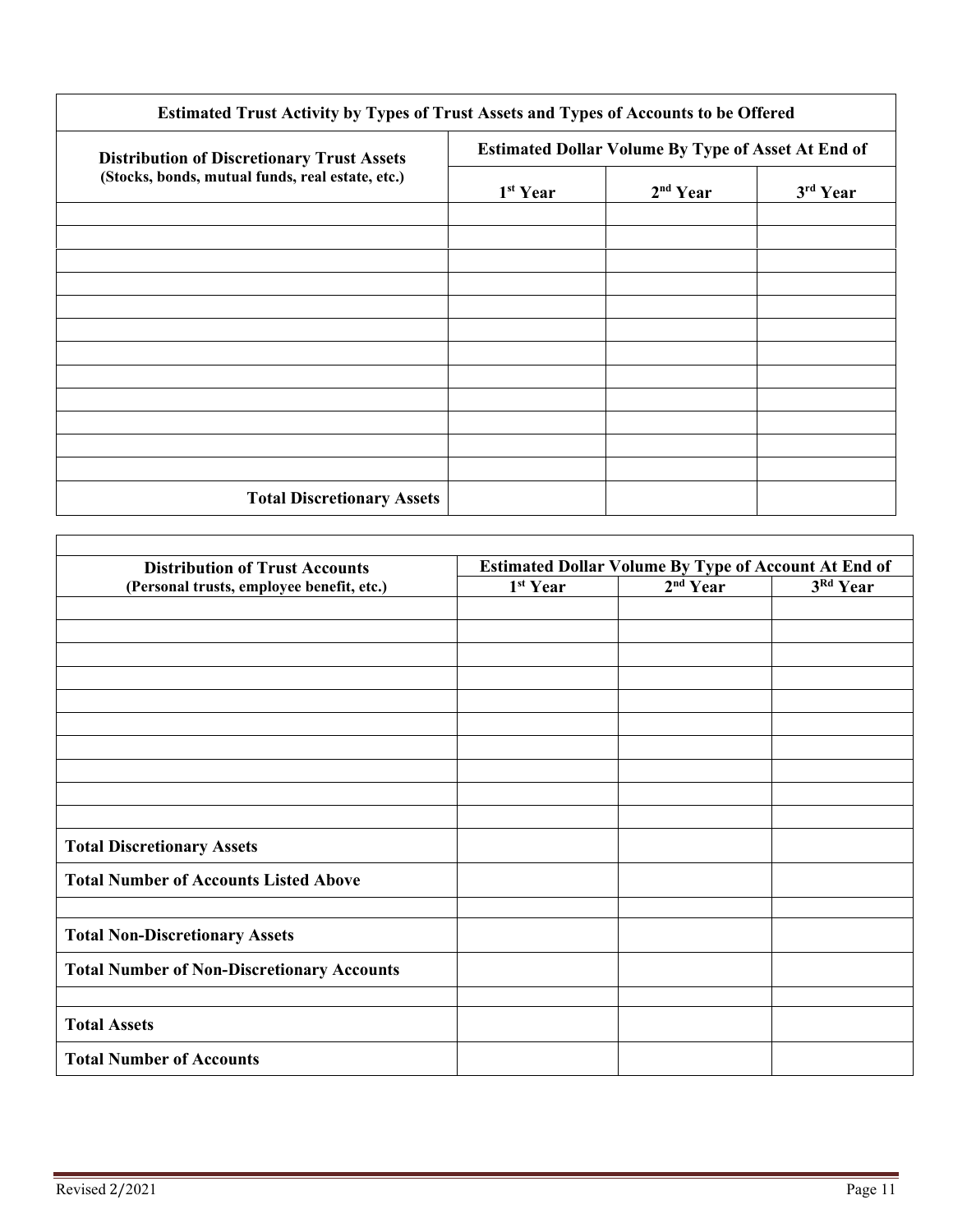| <b>Estimated Income and Expenses</b>                                                   |            |            |          |
|----------------------------------------------------------------------------------------|------------|------------|----------|
|                                                                                        | $1st$ year | $2nd$ year | 3rd year |
| <b>Estimated operating income:</b><br>Interest on securities                           |            |            |          |
| Interest on loans                                                                      |            |            |          |
| Commissions and fees                                                                   |            |            |          |
| Dividends                                                                              |            |            |          |
| Other current operating income:                                                        |            |            |          |
|                                                                                        |            |            |          |
|                                                                                        |            |            |          |
|                                                                                        |            |            |          |
| Gross operating income:                                                                |            |            |          |
| <b>Estimated operating expenses:</b>                                                   |            |            |          |
| Salaries and benefits                                                                  |            |            |          |
| Interest on borrowings                                                                 |            |            |          |
| Net occupancy expense (details below)                                                  |            |            |          |
| Furniture & Equipment: (depreciation, rental, maintenance, etc.)                       |            |            |          |
| Professional Fees                                                                      |            |            |          |
| Computer                                                                               |            |            |          |
| Other operating expenses:                                                              |            |            |          |
|                                                                                        |            |            |          |
|                                                                                        |            |            |          |
|                                                                                        |            |            |          |
|                                                                                        |            |            |          |
|                                                                                        |            |            |          |
| Net organization expenses - 1 <sup>st</sup> year only. (Should agree with Organization |            |            |          |
| Expenses Schedule)                                                                     |            |            |          |
| Total estimated expenses.                                                              |            |            |          |
|                                                                                        |            |            |          |
| Estimated operating profit / (loss):                                                   |            |            |          |
|                                                                                        |            |            |          |
| <b>Taxes</b>                                                                           |            |            |          |
|                                                                                        |            |            |          |
| Net Profit / (Loss)                                                                    |            |            |          |
| <b>Occupancy expenses:</b>                                                             |            |            |          |
| Rent                                                                                   |            |            |          |
| Depreciation                                                                           |            |            |          |
| Repairs                                                                                |            |            |          |
| Maintenance (including building staff salaries)                                        |            |            |          |
| Insurance                                                                              |            |            |          |
| Taxes on real estate                                                                   |            |            |          |
| Utilities (water, gas, electricity, telephone, internet, etc.)                         |            |            |          |
|                                                                                        |            |            |          |
|                                                                                        |            |            |          |
| <b>Total occupancy expenses:</b>                                                       |            |            |          |
| Less:<br>Rental Income                                                                 |            |            |          |
|                                                                                        |            |            |          |
| Net occupancy cost (Should agree with occupancy expenses above)                        |            |            |          |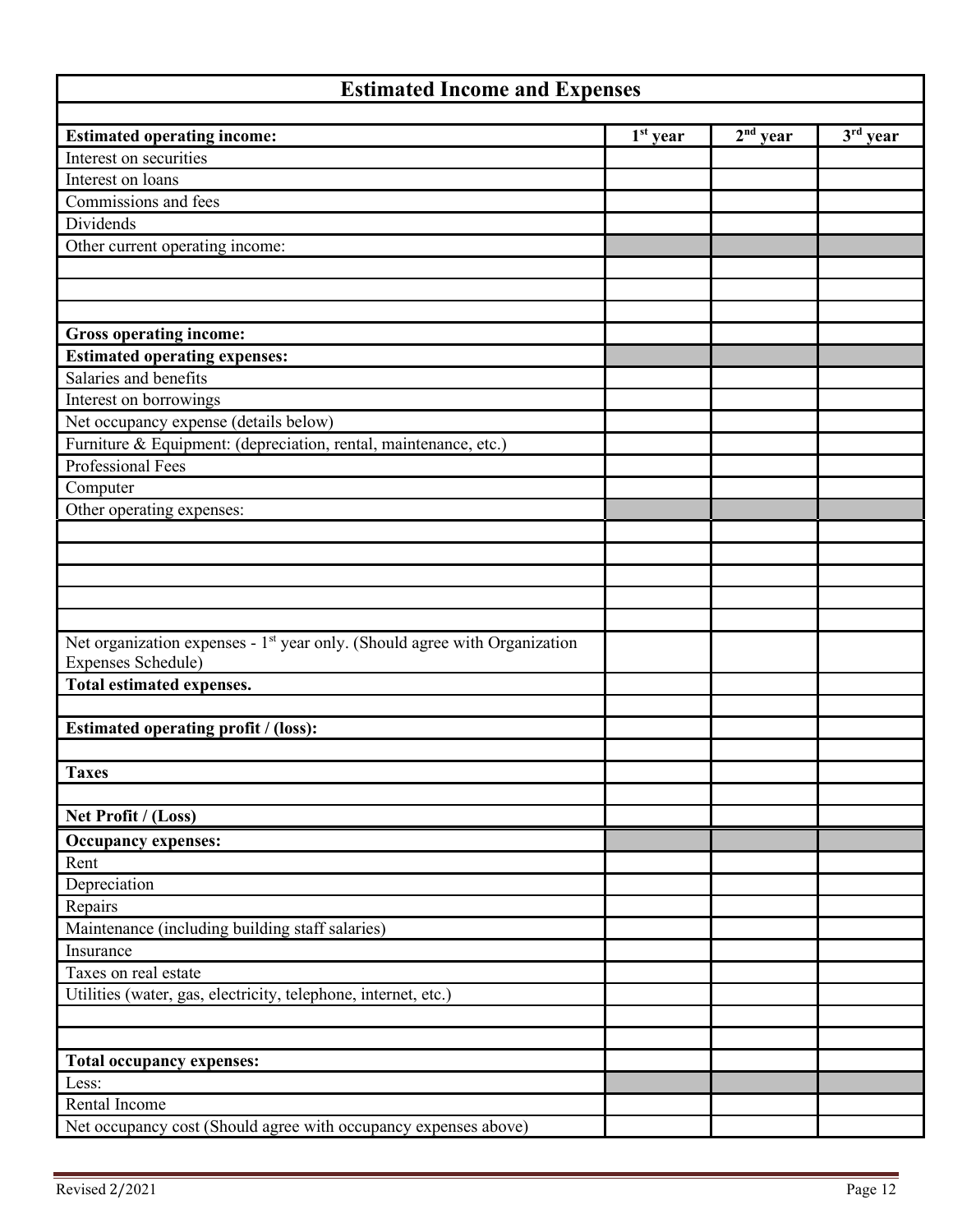# **Organization Expenses**

List all expenses related to the organization of the Trust Company. Include all expenses paid, additional costs anticipated prior to the opening date, and include any expenses for work performed during the organization phase for which disbursement has been deferred beyond the opening date.

| <b>Name of Recipient</b>                                              | <b>Association with Trust</b><br><b>Company</b> (Mark box) |  |      | <b>Type of Relationship with</b><br>Recipient<br>(Specify director, officer, 5%<br>stockholder of the applicant, or |               |
|-----------------------------------------------------------------------|------------------------------------------------------------|--|------|---------------------------------------------------------------------------------------------------------------------|---------------|
|                                                                       | Direct<br>Indirect                                         |  | None | their relatives or business<br>interest.)                                                                           | <b>Amount</b> |
| Attorney fees:                                                        |                                                            |  |      |                                                                                                                     |               |
|                                                                       |                                                            |  |      |                                                                                                                     |               |
|                                                                       |                                                            |  |      |                                                                                                                     |               |
|                                                                       |                                                            |  |      |                                                                                                                     |               |
| 1. Total attorney fees                                                |                                                            |  |      |                                                                                                                     |               |
| Consultant fees:                                                      |                                                            |  |      |                                                                                                                     |               |
|                                                                       |                                                            |  |      |                                                                                                                     |               |
|                                                                       |                                                            |  |      |                                                                                                                     |               |
|                                                                       |                                                            |  |      |                                                                                                                     |               |
| 2. Total consultant fees                                              |                                                            |  |      |                                                                                                                     |               |
| 3. Total pre-opening salaries                                         |                                                            |  |      |                                                                                                                     |               |
| 4. Total pre-opening travel and entertainment                         |                                                            |  |      |                                                                                                                     |               |
| 5. Total application and investigation fees                           |                                                            |  |      |                                                                                                                     |               |
| Other expenses: (Describe in detail any item in excess of \$1,000.00) |                                                            |  |      |                                                                                                                     |               |
|                                                                       |                                                            |  |      |                                                                                                                     |               |
|                                                                       |                                                            |  |      |                                                                                                                     |               |
| 6. Total other expenses                                               |                                                            |  |      |                                                                                                                     |               |
| 7. Total organization expenses (Sum of lines 1 thru 6, above.)        |                                                            |  |      |                                                                                                                     |               |
| 8. Pre-opening income                                                 |                                                            |  |      |                                                                                                                     |               |
| 9. Net Total<br>Describe source of pre-opening income.                |                                                            |  |      |                                                                                                                     |               |
|                                                                       |                                                            |  |      |                                                                                                                     |               |

**Describe how organization expenses will be paid.**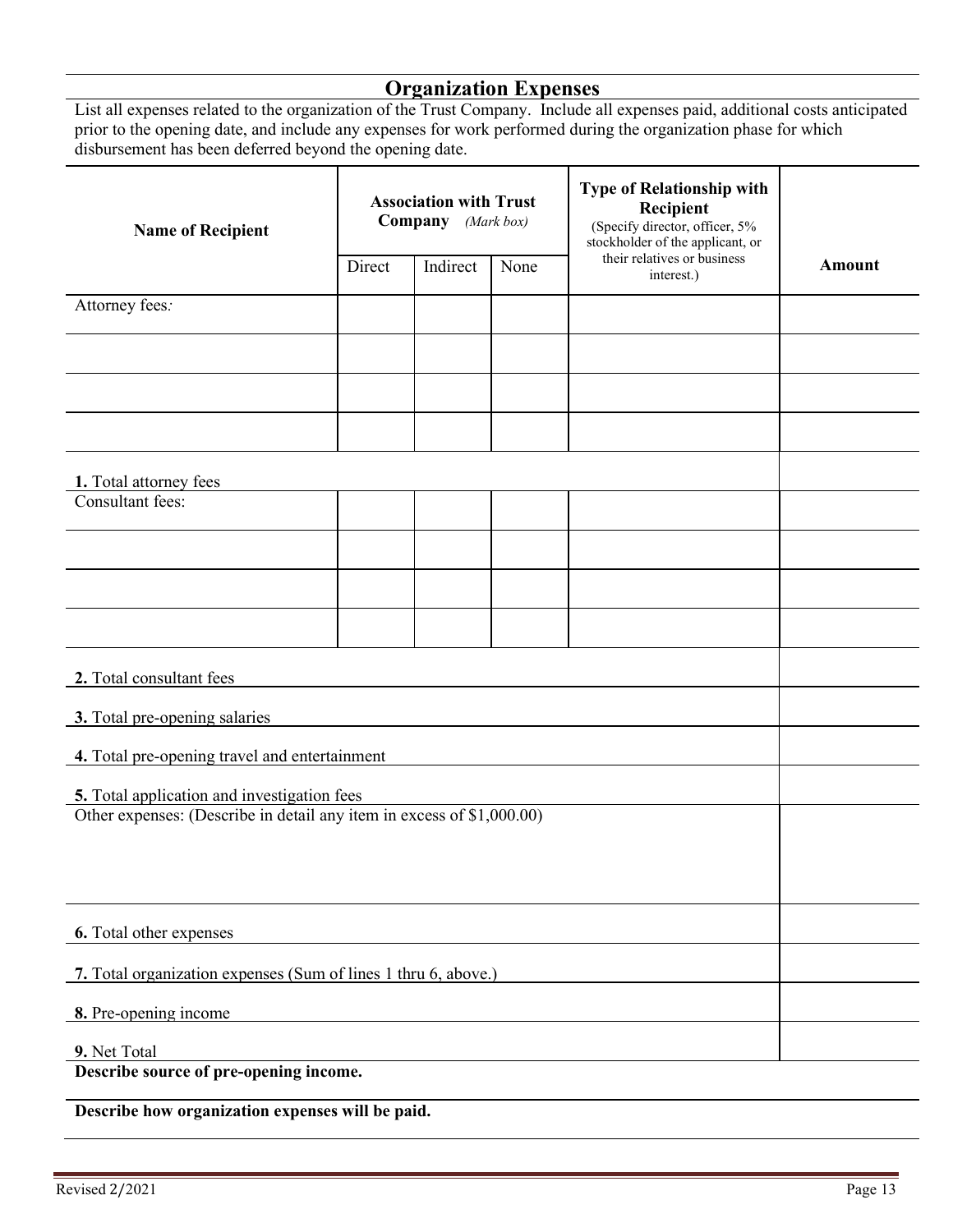| <b>Premises to be Occupied by Trust Company</b>                             |
|-----------------------------------------------------------------------------|
| Complete all appropriate sections below. Where not applicable, insert NONE. |
| Type of Occupancy:                                                          |
| Permanent quarters leased $\bigcap$ Permanent quarters owned                |

Describe premises to be occupied by Trust Company.

| Estimates of capital expenditures – Permanent quarters owned | Amount |
|--------------------------------------------------------------|--------|
| Land                                                         |        |
| Remodeling or new construction                               |        |
| Furniture and Equipment                                      |        |
| Other                                                        |        |
|                                                              |        |
| <b>Total</b>                                                 |        |

| <b>Estimates of capital expenditures - Permanent quarters leased</b> | Amount |
|----------------------------------------------------------------------|--------|
| Land                                                                 |        |
| Remodeling/Leasehold Improvements                                    |        |
| Furniture and Equipment                                              |        |
| Other<br>Total                                                       |        |

#### **Name of owner/lessor**

Cost and description of furniture and equipment, including details on software, data processing hardware or information technology equipment:

Cost and description of leasehold improvements:

Terms of Lease (include renewal options):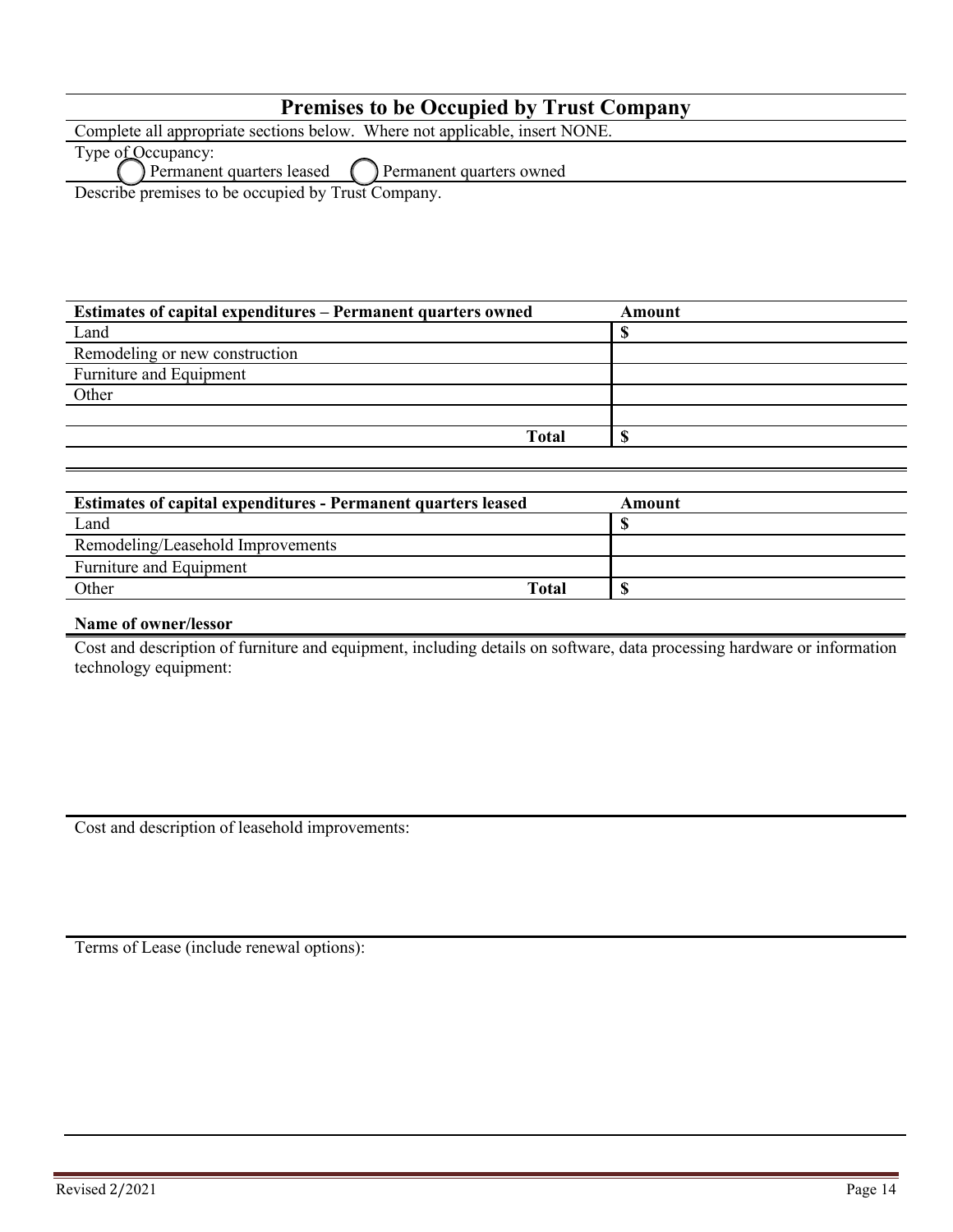## **Relationships and Associations with Affiliates or Insiders**

Are any of the sellers or lessors of land, buildings, or equipment listed herein directly or indirectly associated with the applicant?  $\bigcap_{k=1}^{\infty} Y_{k}$ applicant?  $\left( \right)$  Yes  $\left( \right)$  No

(If "Yes", complete the following table.)

| <b>Name of Seller or Lessor</b>    | <b>Item Sold or Leased</b><br>(Place "X" in appropriate Column.) |          |           | <b>Relationship or Association of Seller or</b><br><b>Lessor with Trust Company</b><br>(Specify director, officer, 5% stockholder of the<br>applicant, or their relatives or business interest.) |  |
|------------------------------------|------------------------------------------------------------------|----------|-----------|--------------------------------------------------------------------------------------------------------------------------------------------------------------------------------------------------|--|
|                                    | Land                                                             | Building | Equipment |                                                                                                                                                                                                  |  |
|                                    |                                                                  |          |           |                                                                                                                                                                                                  |  |
|                                    |                                                                  |          |           |                                                                                                                                                                                                  |  |
|                                    |                                                                  |          |           |                                                                                                                                                                                                  |  |
|                                    |                                                                  |          |           |                                                                                                                                                                                                  |  |
|                                    |                                                                  |          |           |                                                                                                                                                                                                  |  |
|                                    |                                                                  |          |           |                                                                                                                                                                                                  |  |
|                                    |                                                                  |          |           |                                                                                                                                                                                                  |  |
|                                    |                                                                  |          |           |                                                                                                                                                                                                  |  |
|                                    |                                                                  |          |           |                                                                                                                                                                                                  |  |
| <b><i>Constitution Company</i></b> |                                                                  |          |           | $\sim$ $\sim$                                                                                                                                                                                    |  |

**IMPORTANT**: The reasonableness of payments to related parties must be fully supported.

**Full disclosure of insider transactions.**

**1.** Full disclosure must be made in writing to all directors and shareholders concerning all insider transactions including fixed assets, improvements, attorney fees, and consultant fees. If such disclosure has been made, attach a copy thereof, indicate to whom the disclosure was made, and the date of such disclosure. If disclosure has not been made, indicate plans in this regard.

**2.** Describe any or all services that affiliates will provide the Trust Company on an ongoing basis. If any affiliate plans to occupy space in the Trust Company quarters, detail how the affiliate's space will be segregated and how the Trust Company will be reimbursed by the affiliate for the use of the space.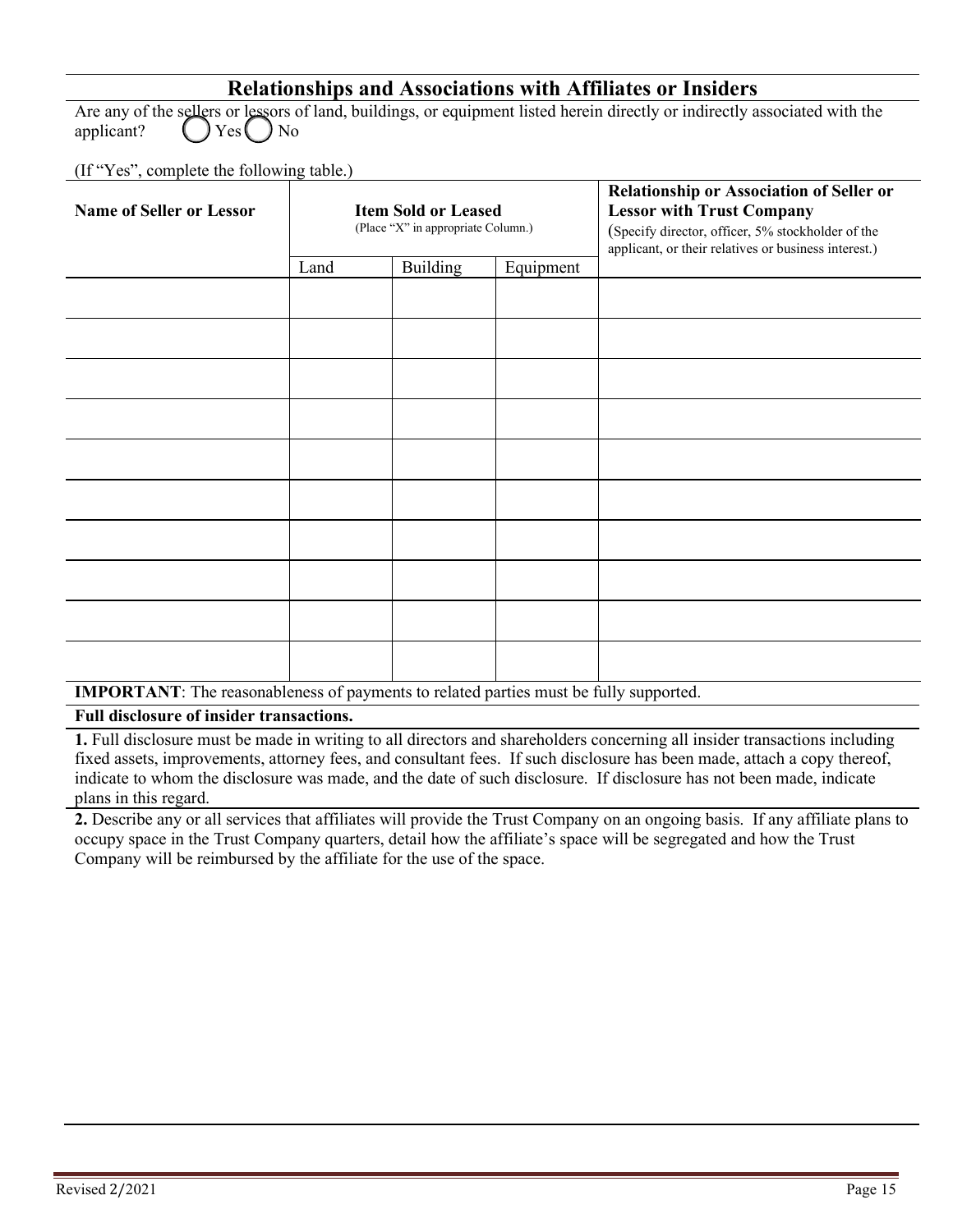## **Section V**

# **Public Necessity, Convenience, And Advantage Of The Community To Be Served**

The applicant is responsible for proving that public necessity, convenience, and advantage of the community will be promoted by issuing a charter to the applicant. Additional data and information relating to the trade area which you feel is relevant to the proposal may be submitted, including an economic survey or feasibility study and a consumer or business attitude survey. Such information submitted in support of the application should be referenced to the section of the application to which it applies and will be considered public information.

#### **1. Description of the area to be served**

Describe the trade area the proposed Trust Company will serve. (Include the geographic boundaries within which all or most of the proposed Trust Company's potential customers reside and a map of the primary service area and the general trade area to be served by the proposed Trust Company.)

#### **2. Economic and demographic data**

Describe the economic characteristics of the trade territory specified above, include agricultural, commercial, industrial, and residential data. Also, include information covering, but not limited to: population, income, construction activity, and retail and wholesale sales. This information, at a minimum, should cover the most recent five-year (5) period.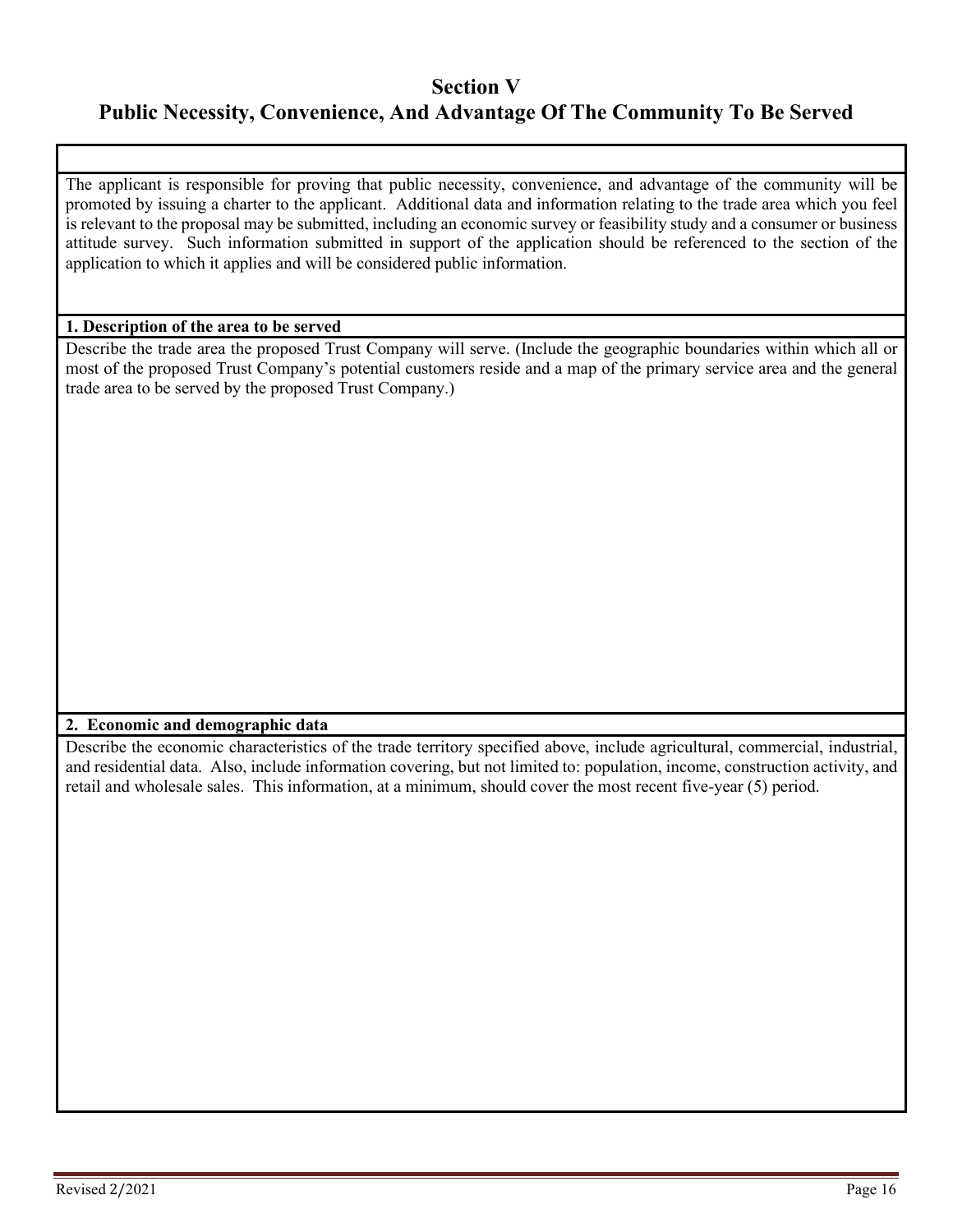#### **Public necessity, convenience and advantage of the community to be served.** (Continued) **2. Economic and demographic data** (Continued)

List all free-standing trust companies, trust company branch offices, and financial institutions and their branch offices that have trust powers now serving the trade territory to be served by the proposed trust company. If none, list the nearest financial institution in each direction within a twenty-five (25) mile radius from the proposed site. (Include a map of the primary service area and general trade area showing the location of each free-standing trust company, trust company branch offices, and financial institutions and their branch offices that have trust powers.)

| <b>Name of Institution</b> | <b>Date Established</b> | Address | <b>Distance &amp; Direction from</b><br><b>Applicant in Miles</b> |
|----------------------------|-------------------------|---------|-------------------------------------------------------------------|
|                            |                         |         |                                                                   |
|                            |                         |         |                                                                   |
|                            |                         |         |                                                                   |
|                            |                         |         |                                                                   |
|                            |                         |         |                                                                   |
|                            |                         |         |                                                                   |
|                            |                         |         |                                                                   |
|                            |                         |         |                                                                   |
|                            |                         |         |                                                                   |
|                            |                         |         |                                                                   |
|                            |                         |         |                                                                   |
|                            |                         |         |                                                                   |
|                            |                         |         |                                                                   |
|                            |                         |         |                                                                   |
|                            |                         |         |                                                                   |
|                            |                         |         |                                                                   |
|                            |                         |         |                                                                   |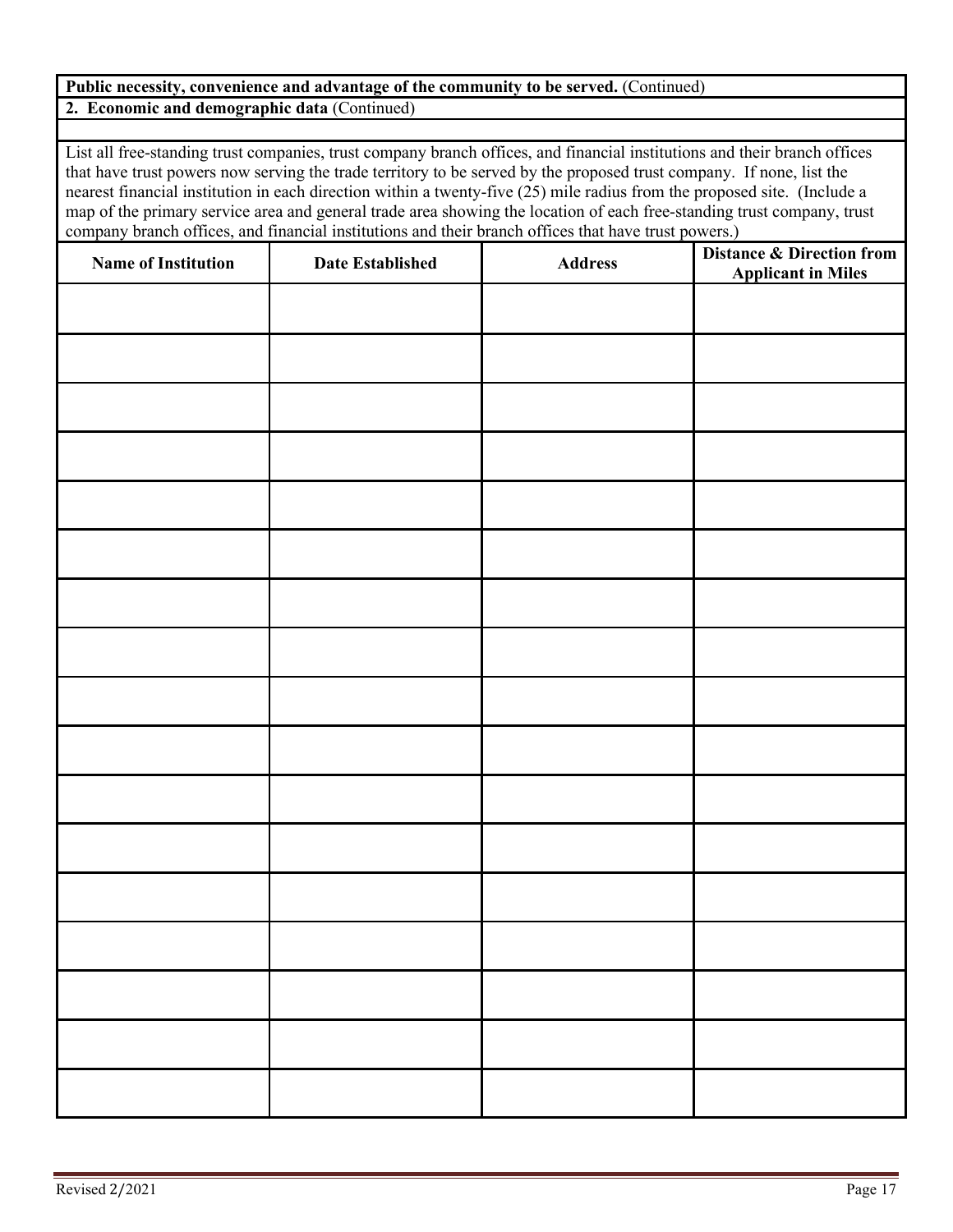| Public necessity, convenience and advantage of the community to be served. (Continued) |  |  |  |  |  |  |  |  |
|----------------------------------------------------------------------------------------|--|--|--|--|--|--|--|--|
| 2. Economic and demographic data (Continued)                                           |  |  |  |  |  |  |  |  |
| Past five years (indicate year)                                                        |  |  |  |  |  |  |  |  |
| Population                                                                             |  |  |  |  |  |  |  |  |
| Average household or family income                                                     |  |  |  |  |  |  |  |  |
| Number of housing starts                                                               |  |  |  |  |  |  |  |  |
| Industrial and commercial building<br>permits issued                                   |  |  |  |  |  |  |  |  |
| Retail sales                                                                           |  |  |  |  |  |  |  |  |
| Wholesale sales                                                                        |  |  |  |  |  |  |  |  |
| Agricultural sales                                                                     |  |  |  |  |  |  |  |  |
| Other                                                                                  |  |  |  |  |  |  |  |  |
|                                                                                        |  |  |  |  |  |  |  |  |
|                                                                                        |  |  |  |  |  |  |  |  |
|                                                                                        |  |  |  |  |  |  |  |  |
|                                                                                        |  |  |  |  |  |  |  |  |
|                                                                                        |  |  |  |  |  |  |  |  |
|                                                                                        |  |  |  |  |  |  |  |  |
|                                                                                        |  |  |  |  |  |  |  |  |
| <b>Estimated growth</b>                                                                |  |  |  |  |  |  |  |  |
| Next five years (indicate year)                                                        |  |  |  |  |  |  |  |  |
| Population                                                                             |  |  |  |  |  |  |  |  |
| Average household or family income                                                     |  |  |  |  |  |  |  |  |
| Number of housing starts                                                               |  |  |  |  |  |  |  |  |
| Industrial and commercial building<br>permits issued                                   |  |  |  |  |  |  |  |  |
| Retail sales                                                                           |  |  |  |  |  |  |  |  |
| Wholesale sales                                                                        |  |  |  |  |  |  |  |  |
| Agricultural sales                                                                     |  |  |  |  |  |  |  |  |
| Other                                                                                  |  |  |  |  |  |  |  |  |
|                                                                                        |  |  |  |  |  |  |  |  |
|                                                                                        |  |  |  |  |  |  |  |  |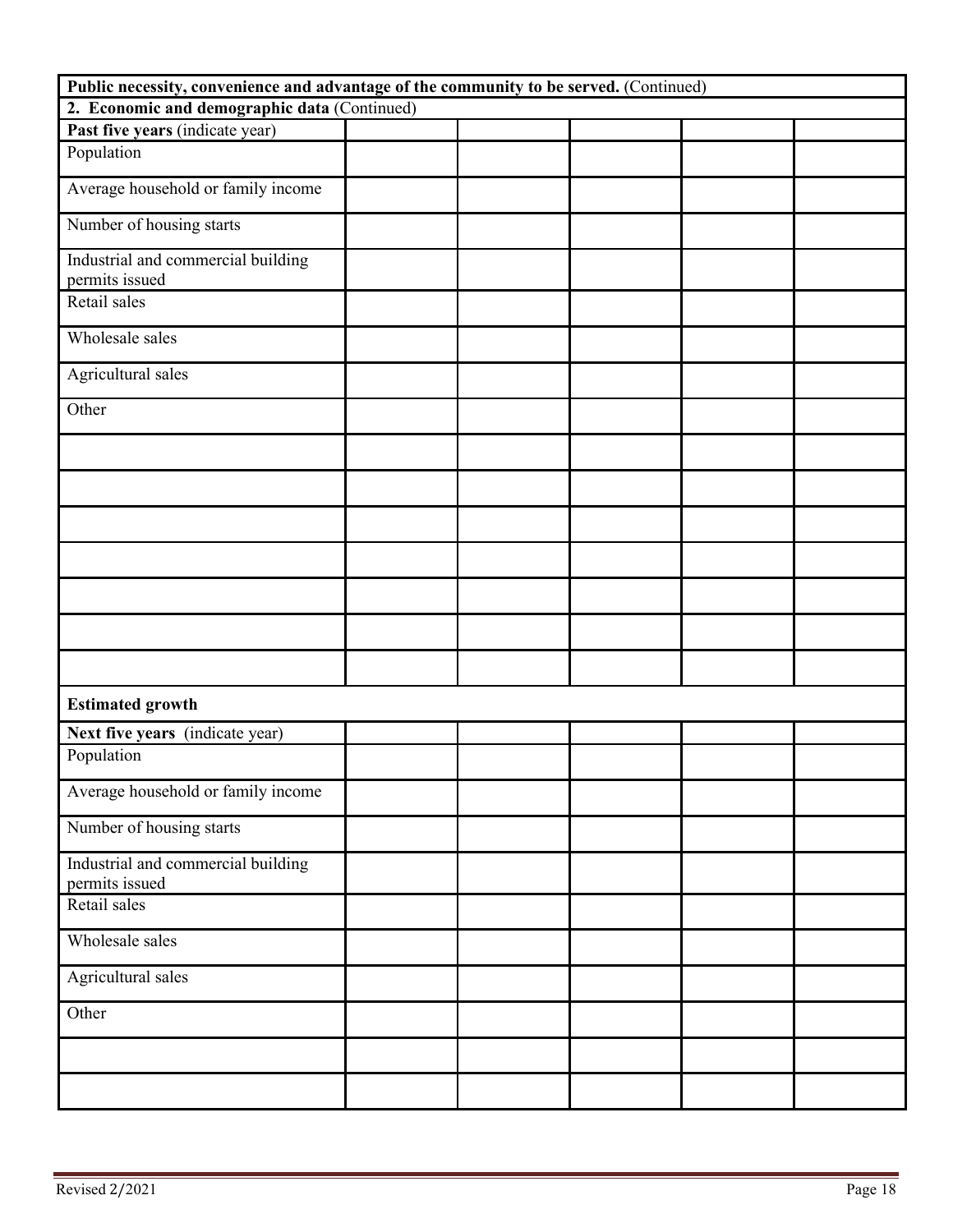| Public necessity, convenience and advantage of the community to be served. (Continued)                                       |  |  |  |  |  |  |  |
|------------------------------------------------------------------------------------------------------------------------------|--|--|--|--|--|--|--|
| 3. Services provided by existing financial institutions compared to needs of trade area.                                     |  |  |  |  |  |  |  |
| Explain the adequacy of the trust services provided by the existing financial institutions with trust powers compared to the |  |  |  |  |  |  |  |
| needs of the residents of the trade area to be served. Include an explanation of the present trust needs of the residents of |  |  |  |  |  |  |  |

Explain how the proposed trust company will meet the present and future needs of the residents of the trade area. Include a detailed explanation of all the services to be offered by the applicant.

Explain why the applicant's services will be more convenient for the residents of the trade area than the services of existing financial institutions with trust powers.

Explain why the applicant's services will be more advantageous for the residents of the trade area than the services of existing financial institutions with trust powers.

the trade area.